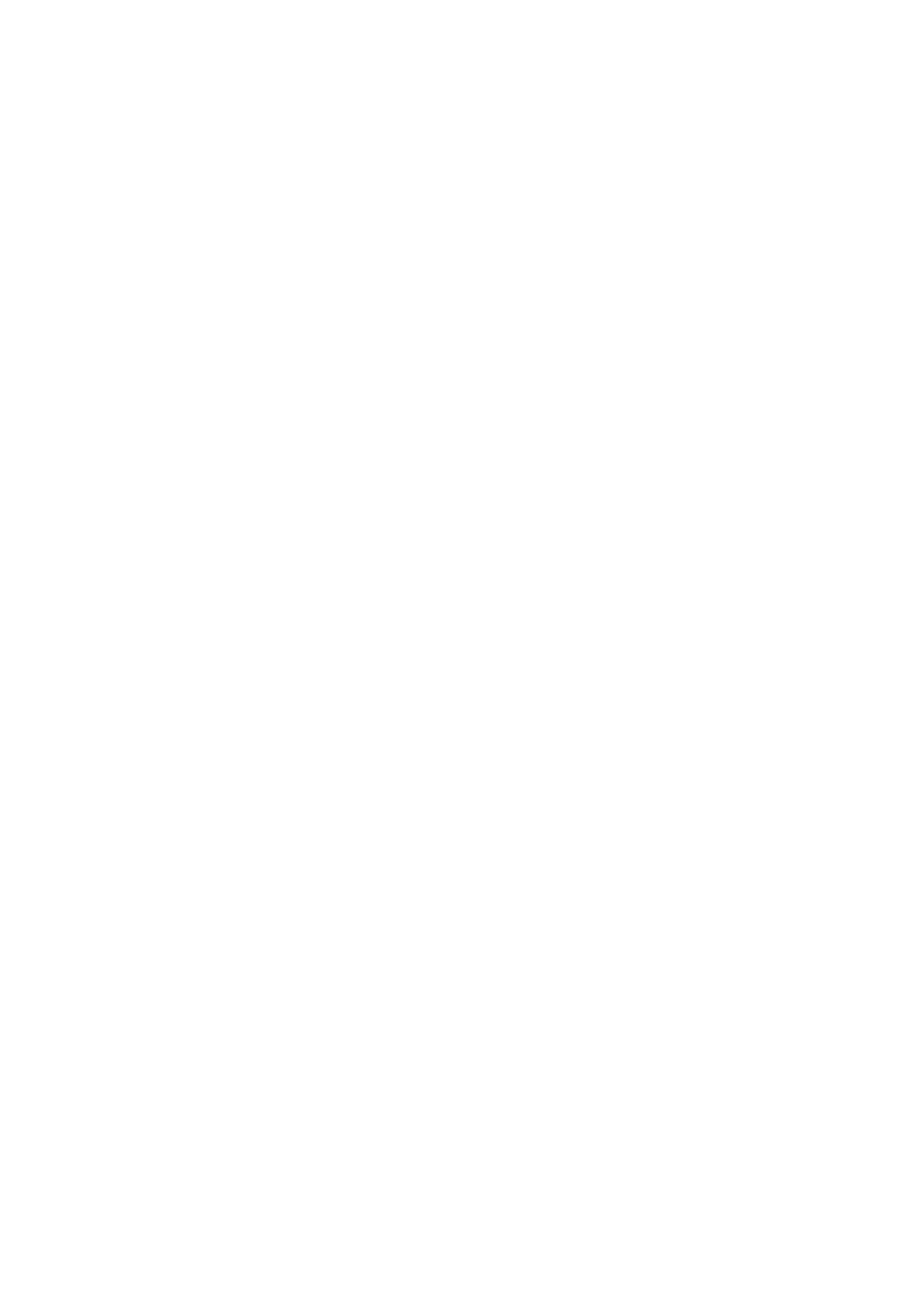### **Contents**

| Before you begin a state of the state of the state of the state of the state of the state of the state of the state of the state of the state of the state of the state of the state of the state of the state of the state of                                                                                               |                                                                                                       |
|------------------------------------------------------------------------------------------------------------------------------------------------------------------------------------------------------------------------------------------------------------------------------------------------------------------------------|-------------------------------------------------------------------------------------------------------|
|                                                                                                                                                                                                                                                                                                                              |                                                                                                       |
|                                                                                                                                                                                                                                                                                                                              |                                                                                                       |
| Connection to the bus experience of the business of the business and the business of the business of the business of the business of the business of the business of the business of the business of the business of the busin                                                                                               | 8<br>9                                                                                                |
| Configuring PZDs (communication scanner) 2008 15                                                                                                                                                                                                                                                                             | $\overline{\phantom{a}}$ 10<br>$\overline{\phantom{a}}$ 10<br>$\frac{1}{2}$ 12<br>$\frac{1}{2}$ 17    |
| <b>Diagnostics Diagnostics</b><br>Controlling the address and speed of the bus <b>controlling</b> the address and speed of the bus <b>controlling</b> the address and speed of the bus<br>LED <sub>s</sub><br>Card fault and the contract of the contract of the contract of the contract of the contract of the contract of | $\overline{\phantom{a}}$ 18<br>$\overline{\phantom{a}}$ 18<br>$\overline{\phantom{a}}$ 19<br>22<br>22 |
| Profibus DPv1 protocol 23<br>Direct access (using the SLOT INDEX) 25                                                                                                                                                                                                                                                         |                                                                                                       |
|                                                                                                                                                                                                                                                                                                                              | $\overline{\phantom{a}26}$<br>- 27<br>$\sim$ 28                                                       |
| Software setup using PL7 and the state of the state of the state of the state of the state of the state of the state of the state of the state of the state of the state of the state of the state of the state of the state o                                                                                               | $\sim$ 30 $\sim$ 30 $\sim$ 30 $\sim$                                                                  |
| Example with SIMATIC Manager (STEP7)                                                                                                                                                                                                                                                                                         | 31                                                                                                    |

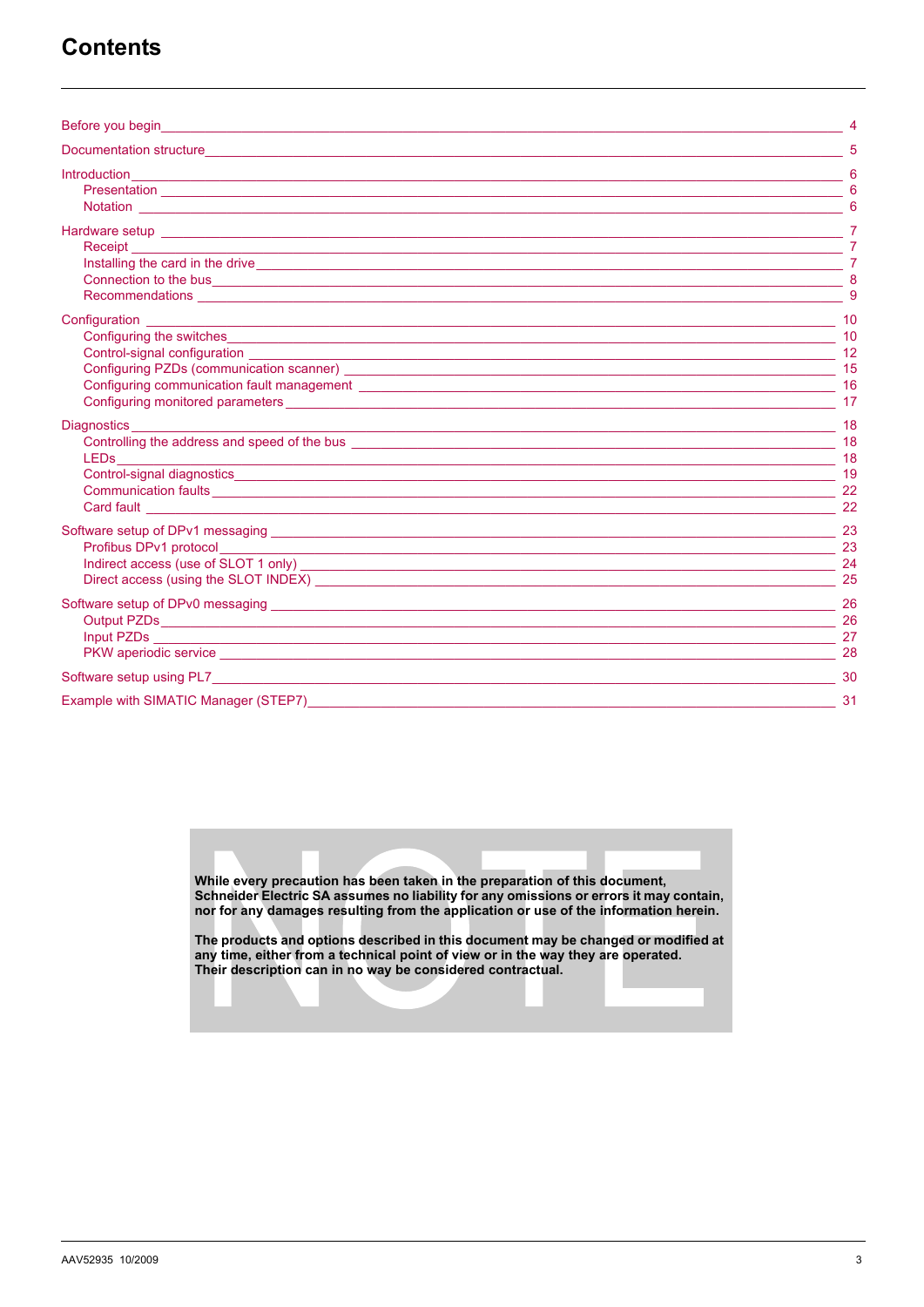<span id="page-3-0"></span>**Read and understand these instructions before performing any procedure with this drive.**

### **A DANGER**

#### **HAZARDOUS VOLTAGE**

- Read and understand this manual before installing or operating the drive. Installation, adjustment, repair, and maintenance must be performed by qualified personnel.
- The user is responsible for compliance with all international and national electrical standards in force concerning protective grounding of all equipment.
- Many parts in this variable speed drive, including printed wiring boards, operate at line voltage. DO NOT TOUCH. Use only electrically insulated tools.
- DO NOT touch unshielded components or terminal strip screw connections with voltage present.
- DO NOT short across terminals PA and PC or across the DC bus capacitors.
- Install and close all covers before applying power or starting and stopping the drive.
- Before servicing the variable speed drive:
	- Disconnect all power
	- Place a "DO NOT TURN ON" label on the variable speed drive disconnect
	- Lock the disconnect in the open position
- Disconnect all power including external control power that may be present before servicing the drive. WAIT 15 MINUTES for the DC bus capacitors to discharge. Then follow the DC bus voltage measurement procedure given in the Installation Manual to verify that the DC voltage is less than 45 Vdc. The drive LEDs are not accurate indicators of the absence of DC bus voltage.

**Electric shock will result in death or serious injury**

### **CAUTION**

#### **DAMAGED EQUIPMENT**

Do not operate or install any drive that appears damaged. **Failure to follow this instruction can result in equipment damage.**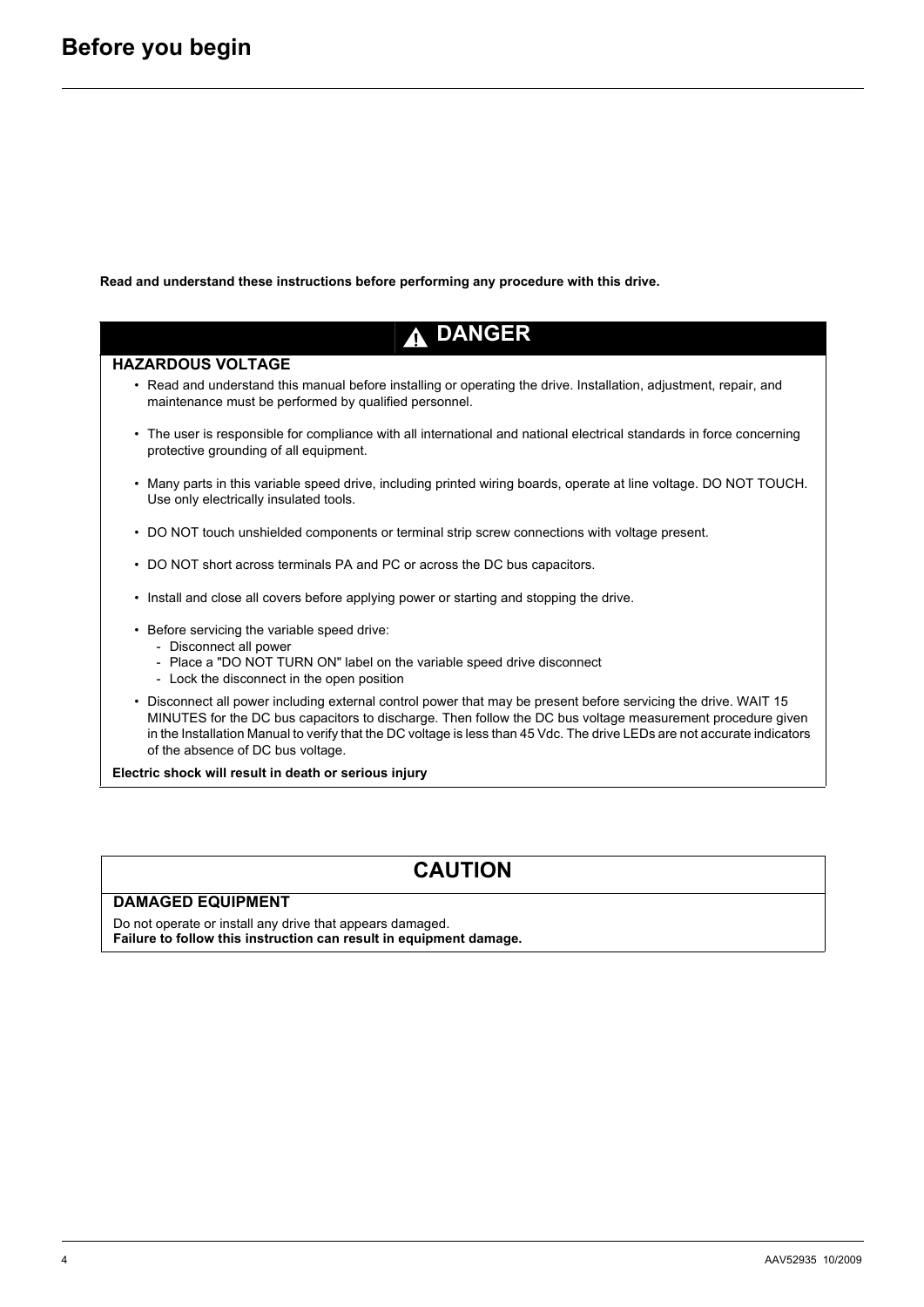### <span id="page-4-0"></span>**Installation manual**

This manual describes:

- How to assemble the drive
- How to connect the drive

#### **Programming manual**

This manual describes:

- The functions
- The parameters
- How to use the drive display terminal (integrated display terminal and graphic display terminal)

#### **Communication parameters manual**

This manual describes:

- The drive parameters with specific information (addresses, formats, etc.) for use via a bus or communication network<br>• The operating modes specific to communication (status chart)
- The operating modes specific to communication (status chart)
- The interaction between communication and local control

#### **Modbus, CANopen, Ethernet, Profibus, INTERBUS, Uni-Telway, FIPIO, Modbus Plus, DeviceNet ... manuals**

These manuals describe:

- Connection to the bus or network
- Configuration of the communication-specific parameters via the integrated display terminal or the graphic display terminal
- Diagnostics
- Software setup
- The communication services specific to the protocol

### **ATV58-58F/ATV71 compatibility manual**

This manual describes the differences between the Altivar 71 and the Altivar 58/58F. It explains how to replace an Altivar 58 or 58F, including how to replace drives communicating on a bus or network.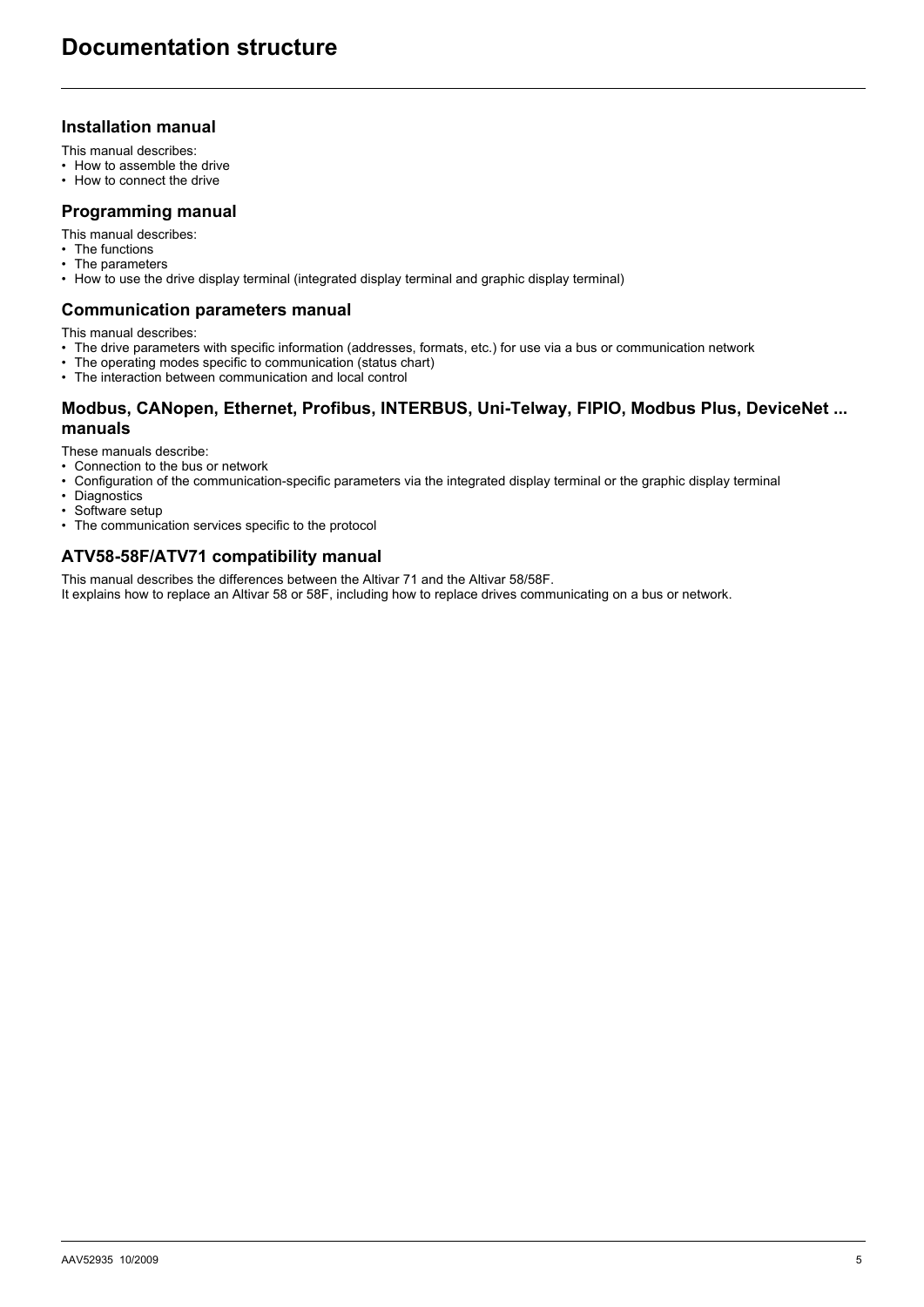### <span id="page-5-1"></span><span id="page-5-0"></span>**Presentation**

The Profibus DP communication card (catalog number VW3A A3 307 S371) is used to connect an Altivar 61 / 71 drive to a Profibus DPv1 bus.

Data is exchanged in order to make use of all the Altivar 61 / 71 functions:

- Configuring functions
- Uploading adjustment parameters
- Control-signaling
- Monitoring
- Diagnostics

The card has a 9-pin female SUB-D connector for connection to the Profibus DPv1 bus.

The connector and cable for connection to the Profibus DPv1 bus must be ordered separately.

### <span id="page-5-2"></span>**Notation**

#### **Drive terminal displays**

The graphic display terminal menus are shown in square brackets. Example: **[1.9 COMMUNICATION]**.

The integrated 7-segment display terminal menus are shown in round brackets. Example: (**COM-**).

Parameter names are displayed on the graphic display terminal in square brackets. Example: **[Fallback speed]**

Parameter codes are displayed on the integrated 7-segment display terminal in round brackets. Example: (**LFF**).

### **Formats**

In this manual, hexadecimal values are written as follows: 16#.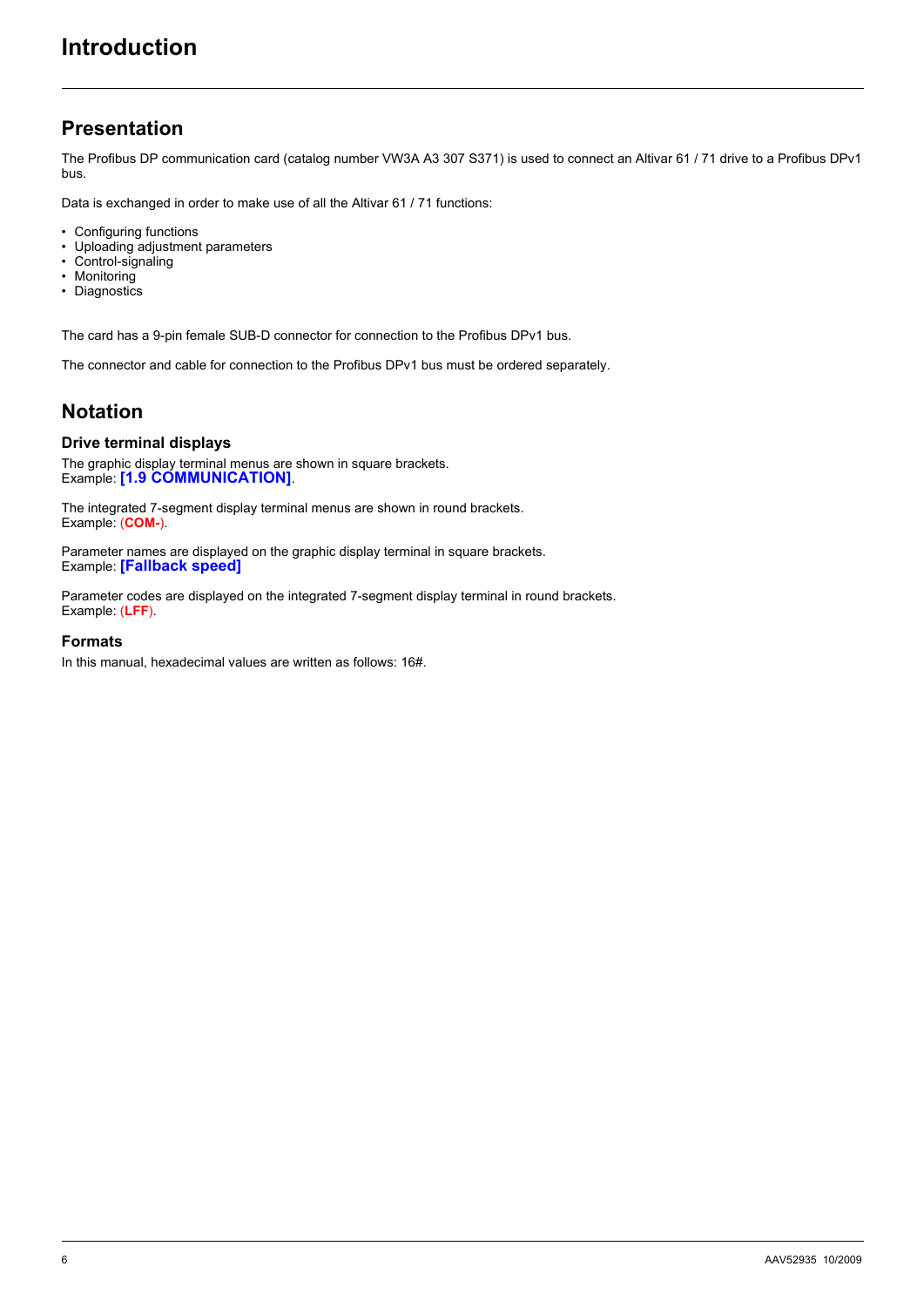### <span id="page-6-1"></span><span id="page-6-0"></span>**Receipt**

- Check that the card catalog number marked on the label is the same as that on the delivery note corresponding to the purchase order.
- Remove the option card from its packaging and check that it has not been damaged in transit.

### **Presentation**



### <span id="page-6-2"></span>**Installing the card in the drive**

See the Installation Manual.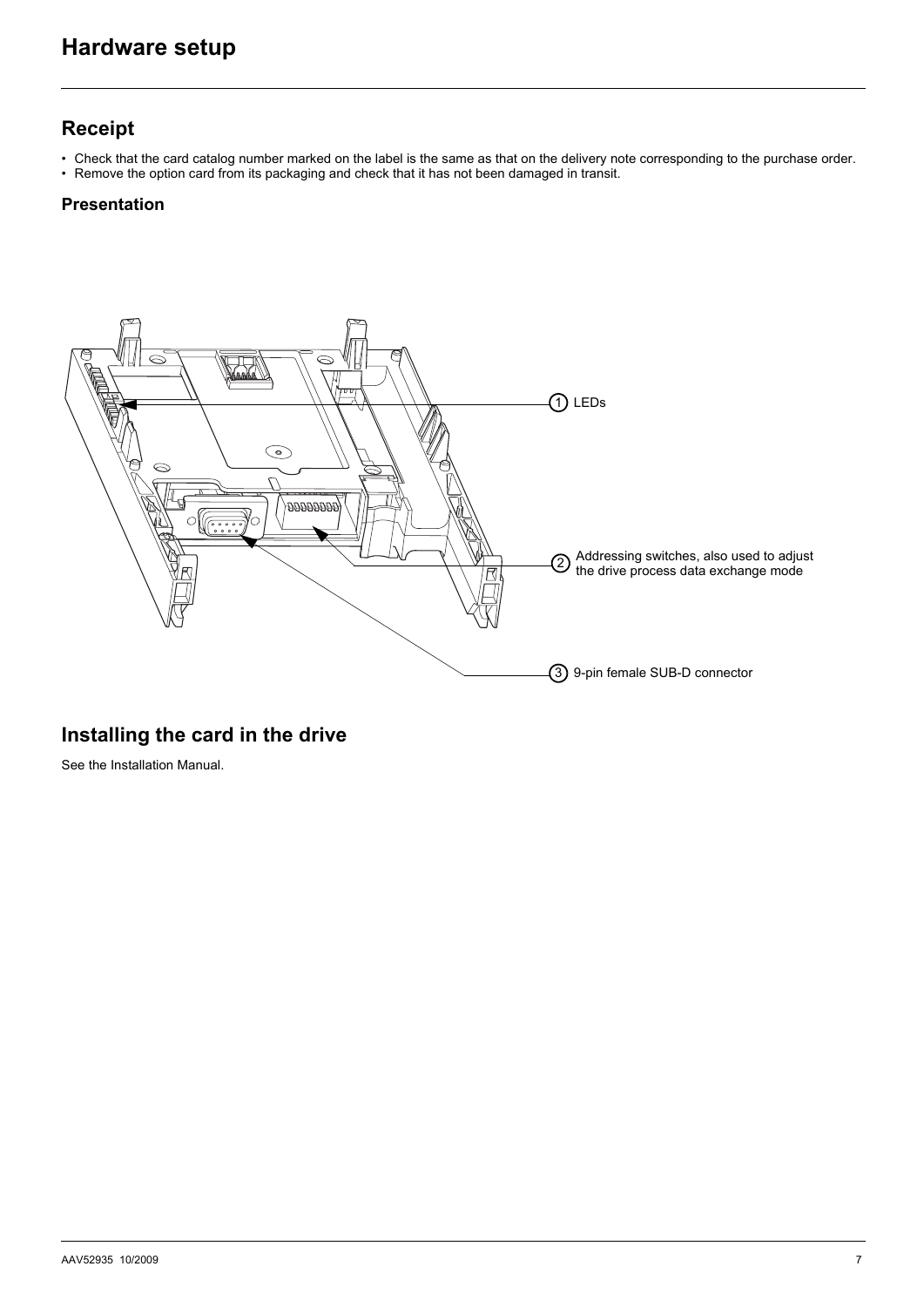### <span id="page-7-0"></span>**Connection to the bus**

### **Connector pinout**

The transmission interface conforms to the RS 485 standard and is electrically isolated from the drive.



| Pin | Signal                                  | Pin | Signal        | <b>Pin</b> | Signal                                  |
|-----|-----------------------------------------|-----|---------------|------------|-----------------------------------------|
|     | Not connected                           |     | Not connected |            | Not connected                           |
| ົ   | Not connected                           | 5   | DGND (Ground) | 8          | RxD/TxD-P<br>(Reception/Transmission +) |
|     | RxD/TxD-N<br>(Reception/Transmission -) |     | VP (5 volts)  | 9          | Not connected                           |

### **Connection accessories**

### **Profibus DP bus connection elements**

| Description | Used                                          | Catalog number |
|-------------|-----------------------------------------------|----------------|
| Connectors  | With line terminator                          | 490 NAD 911 03 |
|             | Intermediate connection                       | 490 NAD 911 04 |
|             | Intermediate connection and<br>connector port | 490 NAD 911 05 |
|             |                                               |                |

#### **Profibus DP bus connection cables**

| Description                   | Length | Catalog number |
|-------------------------------|--------|----------------|
| Profibus DP connection cables | 100 m  | TSX PBS CA 100 |
|                               | 400 m  | TSX PBS CA 400 |

#### **Example of connection:**

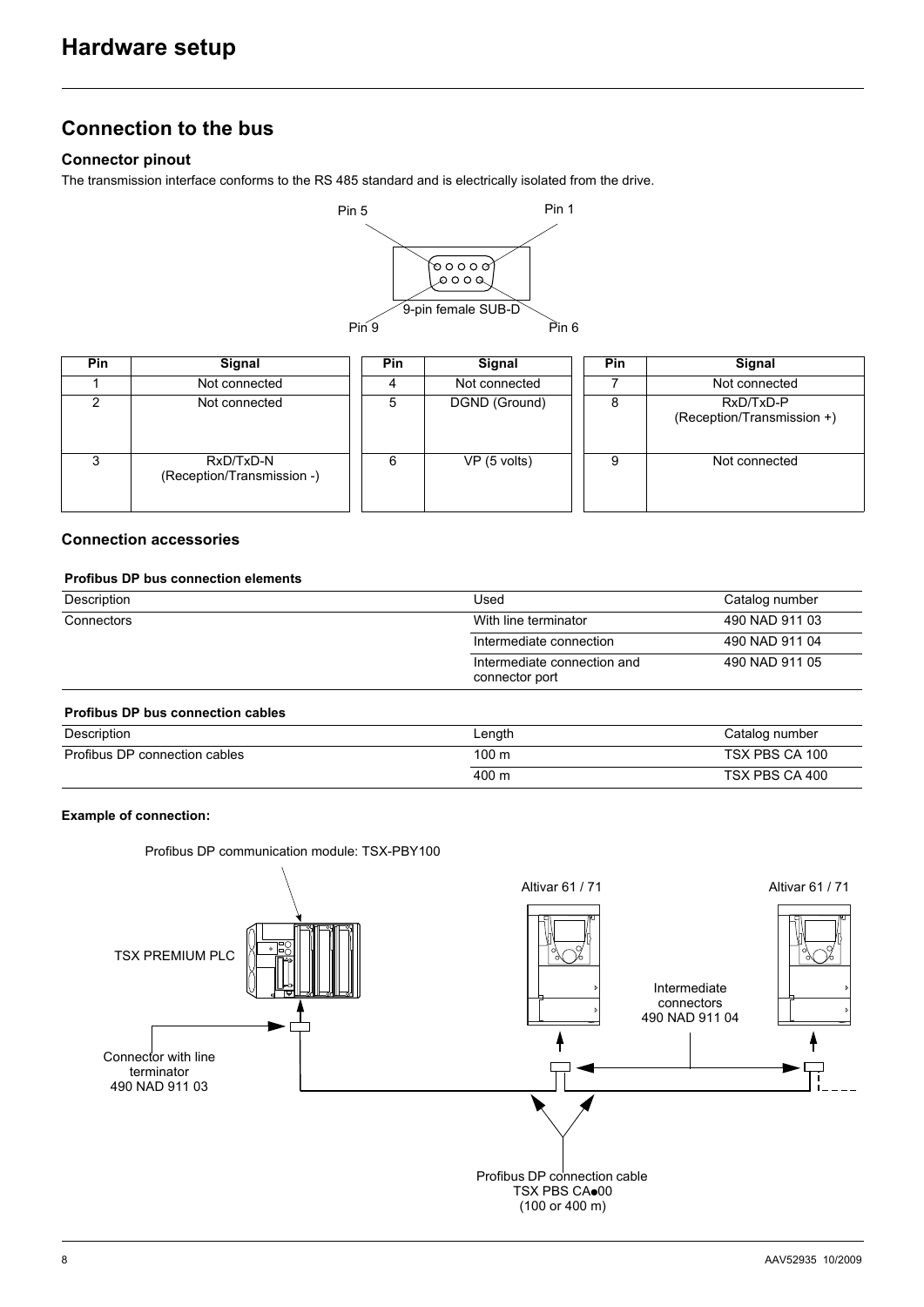### <span id="page-8-0"></span>**Recommendations**

- The user can select the data rate from a range of 9.6 kbps to 12 Mbps. This selection, made when starting up the network, applies to all the bus subscribers.
- The maximum segment length is in inverse proportion to the data rate.

| (kbps)<br>Data<br>rate | ن. ت        | 19.2         | $ -$<br>$\sim$<br>33.IJ | $\sqrt{2}$<br>187.L | 500 | 1500      | 3000 | 6000 | 12000 |
|------------------------|-------------|--------------|-------------------------|---------------------|-----|-----------|------|------|-------|
| Distance/segment (m)   | 1200<br>. . | 1200<br>____ | 1200                    | 1000                | 400 | 200<br>__ | 10C  | 100  | 100   |

Repeaters can be used to cover greater distances.

- The bus ends with a line terminator at each end of the segment.
- Do not connect more than 32 stations per segment without a repeater, or more than 127 with a repeater.
- Keep the bus away from the power cables (clearance of at least 30 cm).
- If it is necessary for power cables to cross each other, be sure they cross at right angles.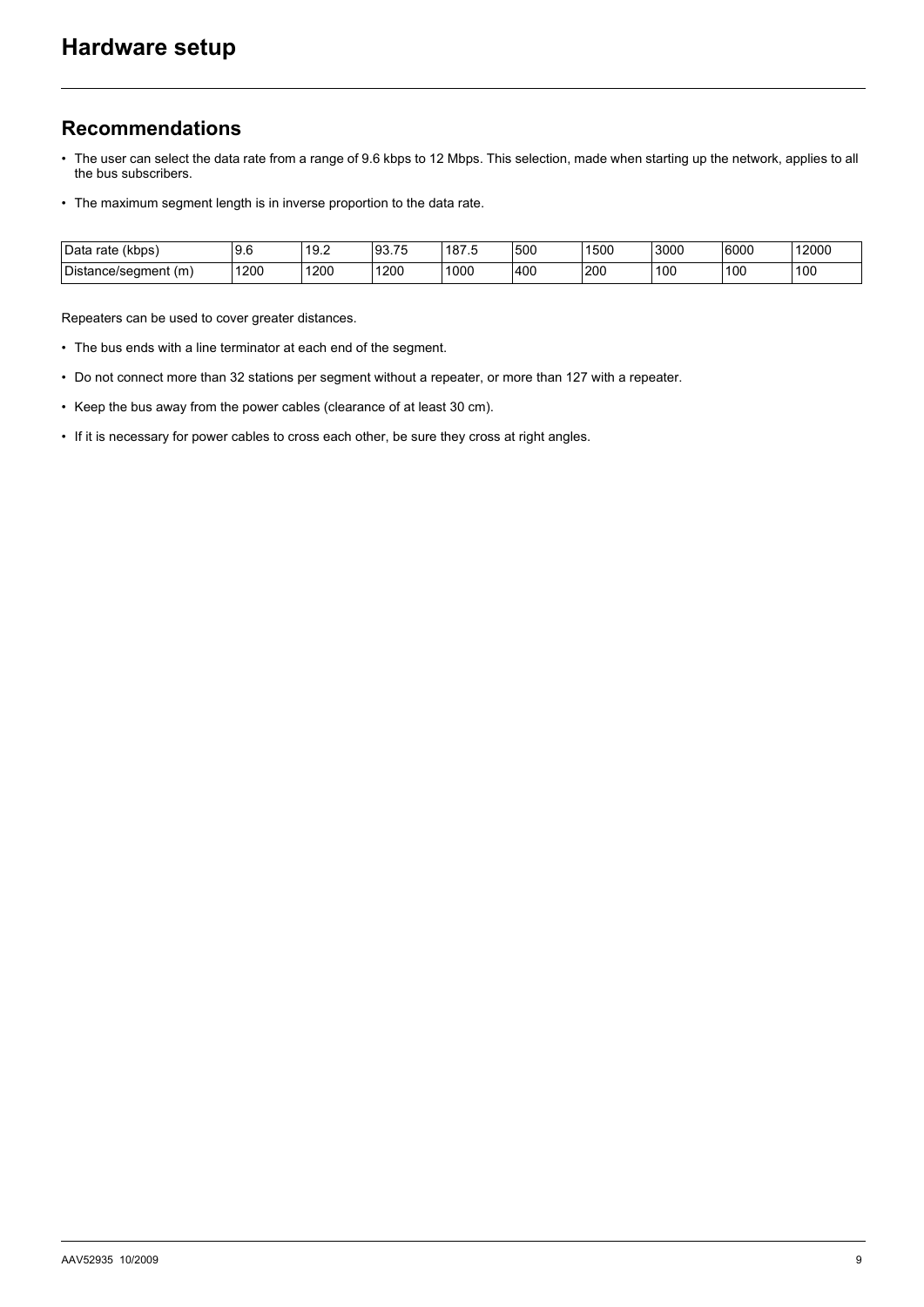### <span id="page-9-1"></span><span id="page-9-0"></span>**Configuring the switches**

**Note:**

A new configuration of the switches (address and mode) will only be applied after the next power on of the drive.

### **Selecting the operating mode**

The switch furthest to the left is used to determine the type of cyclic exchanges performed by the drive:

- Switch 0 (OFF): Altivar 61 / 71 mode
- Switch 1 (ON): Altivar 58 compatibility mode

This manual only describes Altivar 61 / 71 mode. To find out about Altivar 58 compatibility mode, refer to the ATV58-58F/ATV71 migration manual.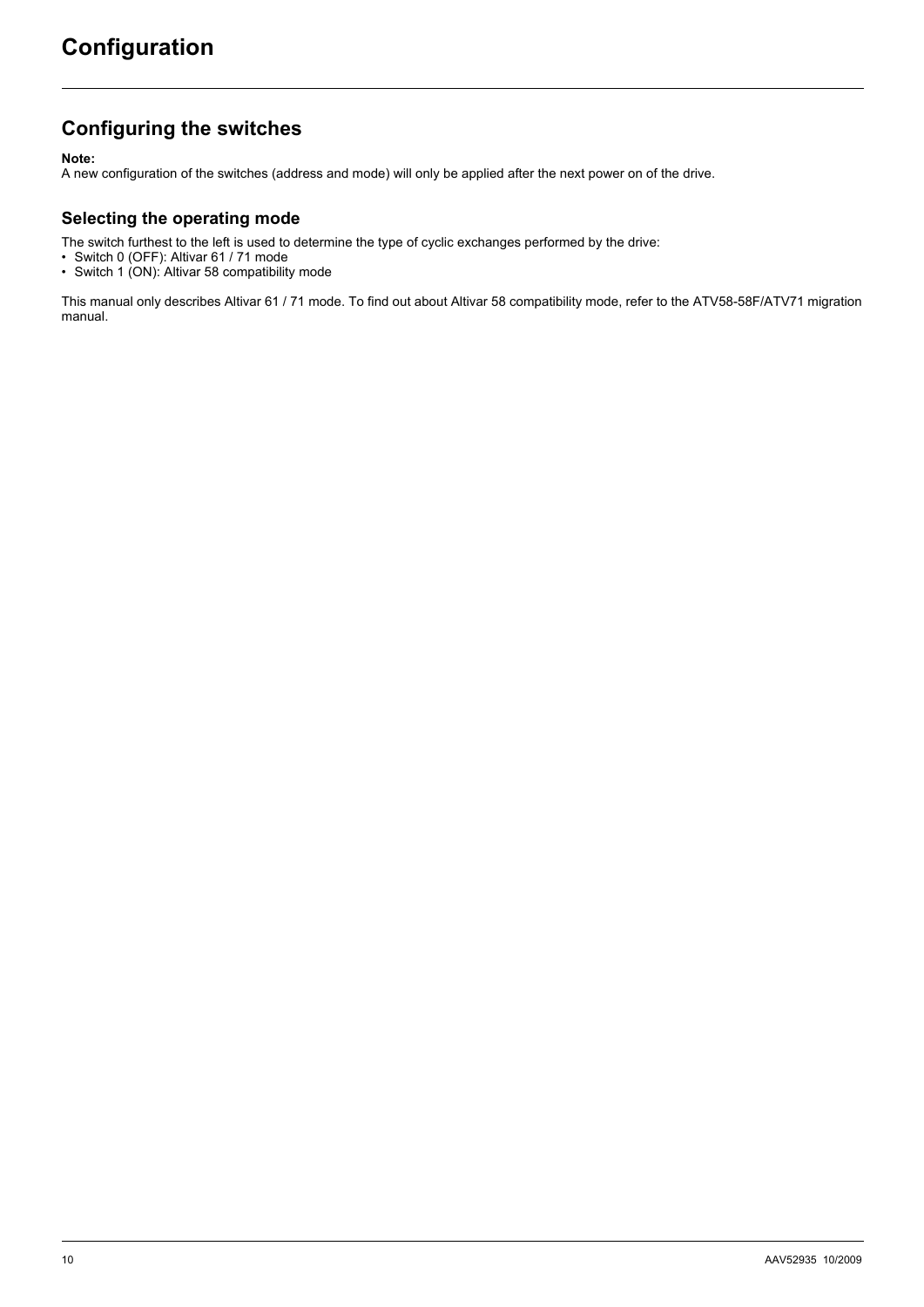### <span id="page-10-0"></span>**Coding the drive address**

An Altivar 61 / 71 is identified on the bus by its address, coded between 0 and 126. The address corresponds to the binary number given by position 0 (up/OFF) or 1 (down/ON) of the 7 switches on the right of the card.

The least significant bits are on the right.

The table below indicates the positions of the switches for all configurable addresses:

| Addr.               | <b>Switches</b> | Addr.           | <b>Switches</b> | Addr. | <b>Switches</b> | Addr. | <b>Switches</b> |
|---------------------|-----------------|-----------------|-----------------|-------|-----------------|-------|-----------------|
| $\mathsf{O}\xspace$ | 0000 0000       | 32              | 0010 0000       | 64    | 0100 0000       | 96    | 0110 0000       |
| $\mathbf{1}$        | 0000 0001       | 33              | 0010 0001       | 65    | 0100 0001       | 97    | 0110 0001       |
| $\overline{2}$      | 0000 0010       | 34              | 0010 0010       | 66    | 0100 0010       | 98    | 0110 0010       |
| 3                   | 0000 0011       | 35              | 0010 0011       | 67    | 0100 0011       | 99    | 0110 0011       |
| 4                   | 0000 0100       | 36              | 0010 0100       | 68    | 0100 0100       | 100   | 0110 0100       |
| 5                   | 0000 0101       | 37              | 0010 0101       | 69    | 0100 0101       | 101   | 0110 0101       |
| $\,6\,$             | 0000 0110       | 38              | 0010 0110       | 70    | 0100 0110       | 102   | 0110 0110       |
| $\overline{7}$      | 0000 0111       | 39              | 0010 0111       | 71    | 0100 0111       | 103   | 0110 0111       |
| 8                   | 0000 1000       | 40              | 0010 1000       | 72    | 0100 1000       | 104   | 0110 1000       |
| 9                   | 0000 1001       | $\overline{41}$ | 0010 1001       | 73    | 0100 1001       | 105   | 0110 1001       |
| $10$                | 0000 1010       | 42              | 0010 1010       | 74    | 0100 1010       | 106   | 0110 1010       |
| 11                  | 0000 1011       | 43              | 0010 1011       | 75    | 0100 1011       | 107   | 0110 1011       |
| 12                  | 0000 1100       | 44              | 0010 1100       | 76    | 0100 1100       | 108   | 0110 1100       |
| 13                  | 0000 1101       | 45              | 0010 1101       | 77    | 0100 1101       | 109   | 0110 1101       |
| 14                  | 0000 1110       | 46              | 0010 1110       | 78    | 0100 1110       | 110   | 0110 1110       |
| 15                  | 0000 1111       | 47              | 0010 1111       | 79    | 0100 1111       | 111   | 0110 1111       |
| 16                  | 0001 0000       | 48              | 0011 0000       | 80    | 0101 0000       | 112   | 0111 0000       |
| 17                  | 0001 0001       | 49              | 0011 0001       | 81    | 0101 0001       | 113   | 0111 0001       |
| 18                  | 0001 0010       | 50              | 0011 0010       | 82    | 0101 0010       | 114   | 0111 0010       |
| 19                  | 0001 0011       | 51              | 0011 0011       | 83    | 0101 0011       | 115   | 0111 0011       |
| 20                  | 0001 0100       | 52              | 0011 0100       | 84    | 0101 0100       | 116   | 0111 0100       |
| 21                  | 0001 0101       | 53              | 0011 0101       | 85    | 0101 0101       | 117   | 0111 0101       |
| 22                  | 0001 0110       | 54              | 0011 0110       | 86    | 0101 0110       | 118   | 0111 0110       |
| 23                  | 0001 0111       | 55              | 0011 0111       | 87    | 0101 0111       | 119   | 0111 0111       |
| 24                  | 0001 1000       | 56              | 0011 1000       | 88    | 0101 1000       | 120   | 0111 1000       |
| 25                  | 0001 1001       | 57              | 0011 1001       | 89    | 0101 1001       | 121   | 0111 1001       |
| 26                  | 0001 1010       | 58              | 0011 1010       | 90    | 0101 1010       | 122   | 0111 1010       |
| 27                  | 0001 1011       | 59              | 0011 1011       | 91    | 0101 1011       | 123   | 0111 1011       |
| 28                  | 0001 1100       | 60              | 0011 1100       | 92    | 0101 1100       | 124   | 0111 1100       |
| 29                  | 0001 1101       | 61              | 0011 1101       | 93    | 0101 1101       | 125   | 0111 1101       |
| 30                  | 0001 1110       | 62              | 0011 1110       | 94    | 0101 1110       | 126   | 0111 1110       |
| 31                  | 0001 1111       | 63              | 0011 1111       | 95    | 0101 1111       |       | 0111 1111       |

• Addresses 0 and 1 are usually reserved for the Profibus DPv1 masters and must not be used to configure the Profibus DPv1 address on an Altivar 61 / 71.

• It is not advised to use address 126, which is incompatible with SSA service (Set Slave Address) and with some network configuration softwares (Sycon, ...).

Examples:



Address 23

Address 89

The address can be checked via the display terminal (see Diagnostics section).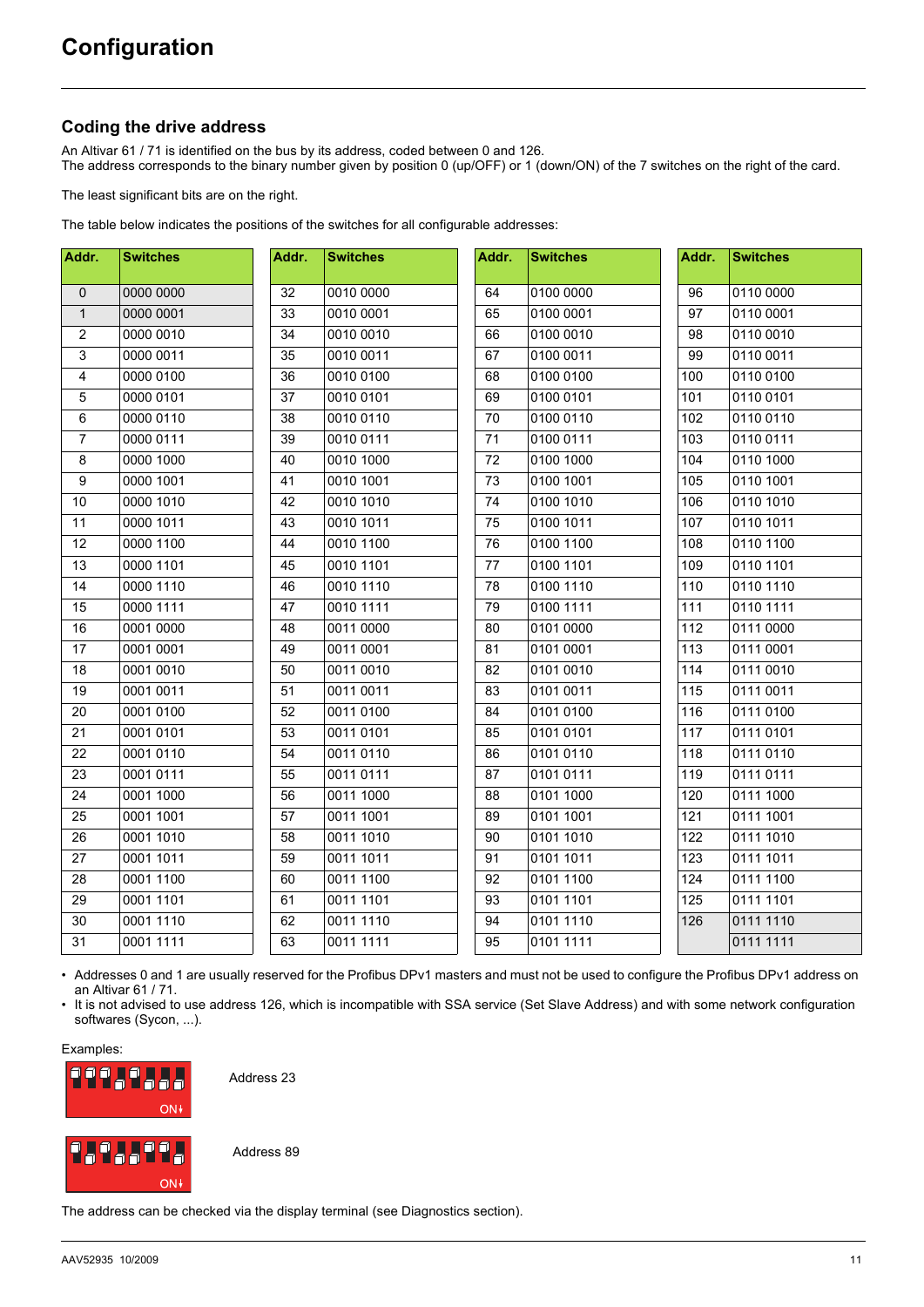### <span id="page-11-0"></span>**Control-signal configuration**

There are a number of possible configurations. For more information, refer to the programming and communication parameters manuals. The configurations below are just some of the possibilities available.

### **Control via Profibus DPv1 in I/O profile**

The command and the target come from Profibus DPv1. Control is in I/O profile.

Configure the following parameters:

| Parameter               | <b>Value</b> | <b>Comment</b>                                                   |
|-------------------------|--------------|------------------------------------------------------------------|
| Profile                 | I/O profile  | The run command is simply obtained by bit 0 of the command word. |
| Target 1 configuration  |              | Network card The target comes from Profibus DPv1.                |
| Command 1 configuration |              | Network card The command comes from Profibus DPv1.               |

Configuration via the graphic display terminal or the integrated display terminal:

| Menu                      | <b>Parameter</b>                 | ∣Value∶                                         |
|---------------------------|----------------------------------|-------------------------------------------------|
| [1.6 - COMMAND] $(EEL -)$ | [Profile] $(L H L F)$            | $\vert$ [I/O profile] ( $\vert \bar{u} \rangle$ |
|                           | <b>[Ref. 1 chan]</b> $(F - I)$   | <b>[Com. opt card]</b> ( $n \in E$ )            |
|                           | <b>Cond channel 1]</b> $(L d I)$ | <b>[Com. opt card]</b> ( $n \in E$ )            |

### **Control via Profibus DPv1 or via the terminals in I/O profile**

The command and the target both come from Profibus DPv1 or the terminals. Input LI5 at the terminals is used to switch between Profibus DPv1 and the terminals. Control is in I/O profile.

Configure the following parameters:

| <b>Parameter</b>        | Value                           | <b>Comment</b>                                                   |
|-------------------------|---------------------------------|------------------------------------------------------------------|
| Profile                 | I/O profile                     | The run command is simply obtained by bit 0 of the command word. |
| Target 1 configuration  | Network card                    | Target 1 comes from Profibus DPv1.                               |
| Target 1B configuration | Analog input 1 on the terminals | Target 1B comes from input AI1 on the terminals.                 |
| Target switching        | Input LI5                       | Input LI5 switches the target $(1 \leftrightarrow 1B)$ .         |
| Command 1 configuration | Network card                    | Command 1 comes from Profibus DPv1.                              |
| Command 2 configuration | <b>Terminals</b>                | Command 2 comes from the terminals.                              |
| Command switching       | Input LI5                       | Input LI5 switches the command.                                  |

Target 1B is connected to the functions (summing, PID, etc.) that remain active, even after switching.

Configuration via the graphic display terminal or the integrated display terminal:

| <b>Menu</b>                            | Parameter                    | <b>Value</b>                 |
|----------------------------------------|------------------------------|------------------------------|
| $[1.6 - COMMAND]$ ( $E L -$ )          | [Profile] $(L H L F)$        | $[1/O$ profile] $(10)$       |
|                                        | [Ref. 1 chan] $(F - I)$      | [Com. card] $(nE)$           |
|                                        | [Cmd channel 1] $(L d l)$    | [Com. card] $(nE)$           |
|                                        | [Cmd channel 2] $(L d2)$     | [Terminals] ( $E \in \neg$ ) |
|                                        | [Cmd switching] $(5.5)$      | [L15] (L 15)                 |
| [1.7 APPLICATION FUNCT.] (F $U_{B}$ -) | [Ref. 1B chan] $(F - Ib)$    | [Al1 ref.] $(H + I)$         |
| <b>TREFERENCE SWITCH.]</b>             | [Ref 1B switching] $(r L b)$ | [L15] (L 15)                 |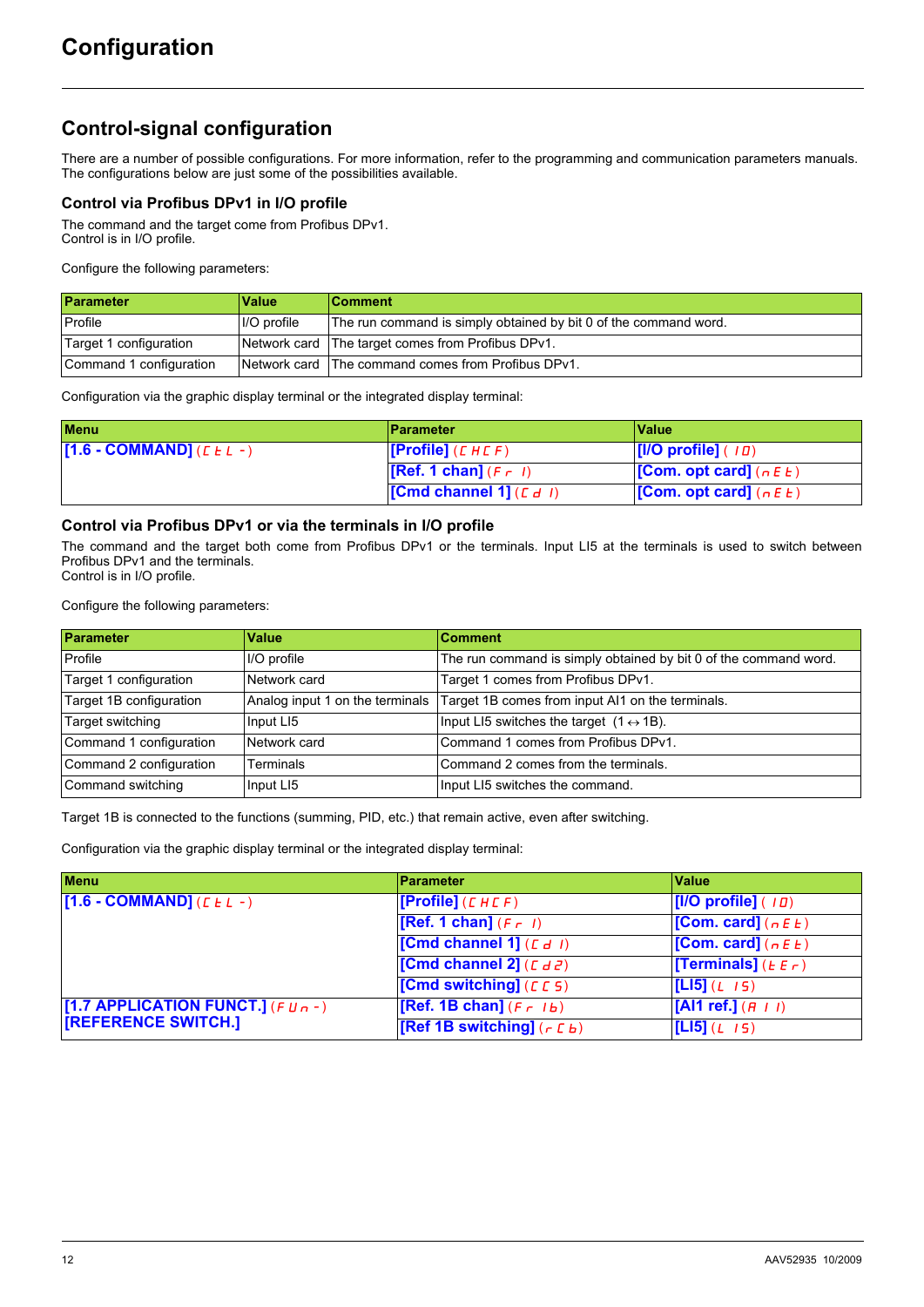### **Control via Profibus DPv1 in Drivecom profile**

The command and the target come from Profibus DPv1. Control is in Drivecom profile.

Configure the following parameters:

| <b>Parameter</b>       | <b>Value</b>              | ∣Comment                                                                                            |
|------------------------|---------------------------|-----------------------------------------------------------------------------------------------------|
| Profile                | Combined Drivecom profile | The run commands are in Drivecom profile, the command and the target come<br>from the same channel. |
| Target 1 configuration | Network card              | The command comes from Profibus DPv1.                                                               |

Configuration via the graphic display terminal or the integrated display terminal:

| <b>Menu</b>              | ∣Parameter                  | <b>Value</b>                                                |  |
|--------------------------|-----------------------------|-------------------------------------------------------------|--|
| $[1.6 - COMMAND](EEL -)$ | <b>[Profile]</b> ( $CHCF$ ) | $\vert$ [Combined] (5 $\vert \Pi \rangle$ (factory setting) |  |
|                          | [Ref. 1 chan] $(F - I)$     | <b>[Com. card]</b> ( $n \in E$ )                            |  |

#### **Control via Profibus DPv1 or the terminals in Drivecom profile**

The command and the target both come from Profibus DPv1 or the terminals. Input LI5 at the terminals is used to switch between Profibus DPv1 and the terminals. Control is in Drivecom profile.

Configure the following parameters:

| Parameter              | <b>Value</b>                    | <b>Comment</b>                                                                                      |
|------------------------|---------------------------------|-----------------------------------------------------------------------------------------------------|
| Profile                | Combined Drivecom profile       | The run commands are in Drivecom profile, the command and the target<br>come from the same channel. |
| Target 1 configuration | Network card                    | Target 1 comes from Profibus DPv1.                                                                  |
| Target 2 configuration | Analog input 1 on the terminals | Target 2 comes from input AI1 on the terminals.                                                     |
| Target switching       | Input LI5                       | Input LI5 switches the target $(1 \leftrightarrow 2)$ and the command.                              |

Configuration via the graphic display terminal or the integrated display terminal:

| <b>Menu</b>                   | <b>Parameter</b>                                | <b>Value</b>                     |
|-------------------------------|-------------------------------------------------|----------------------------------|
| $[1.6 - COMMAND]$ ( $EEL -$ ) | <b>[Profile]</b> ( $CHLF$ )                     | $[Combined]$ (5 $\sqrt{n}$ )     |
|                               | [Ref. 1 chan] $(F - I)$                         | <b>[Com. card]</b> ( $n \in E$ ) |
|                               | <b>[Ref. 2 chan]</b> $(F \rvert P)$             | $\left[$ [Al1 ref.] $(H + I)$    |
|                               | <b>[Ref 2 switching]</b> ( $r \in \mathbb{C}$ ) | $[L15](L \t15)$                  |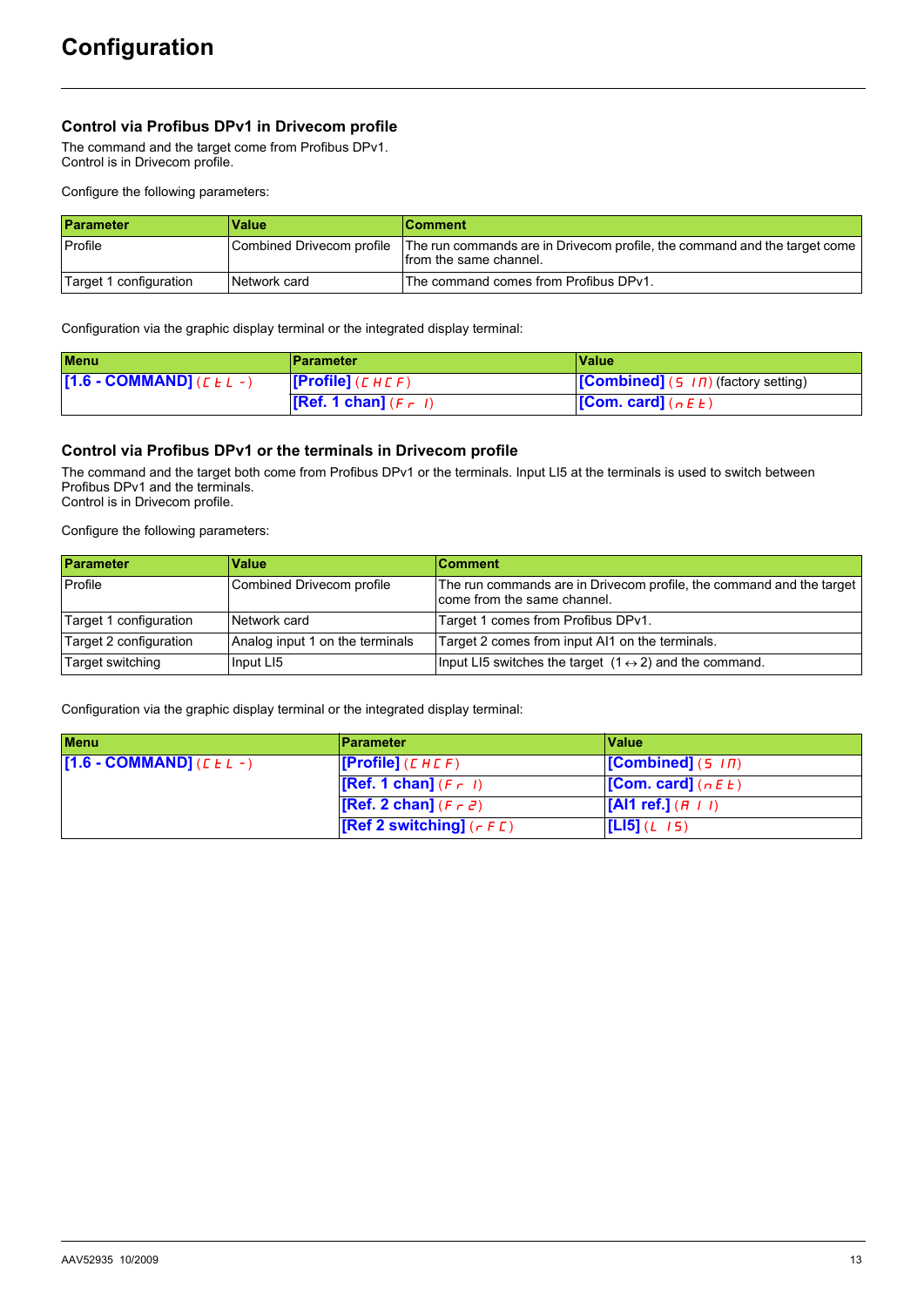### **Control in Drivecom profile via Profibus DPv1 and target switching at the terminals**

The command comes from Profibus DPv1.

The target comes either from Profibus DPv1 or from the terminals. Input LI5 at the terminals is used to switch the target between Profibus DPv1 and the terminals. Control is in Drivecom profile.

Configure the following parameters:

| Parameter               | <b>Value</b>                    | <b>Comment</b>                                                                                            |
|-------------------------|---------------------------------|-----------------------------------------------------------------------------------------------------------|
| Profile                 | Separate Drivecom profile       | The run commands are in Drivecom profile, the command and the target<br>can come from different channels. |
| Target 1 configuration  | Network card                    | Target 1 comes from Profibus DPv1.                                                                        |
| Target 1B configuration | Analog input 1 on the terminals | Target 1B comes from input AI1 on the terminals.                                                          |
| Target switching        | Input LI5                       | Input LI5 switches the target $(1 \leftrightarrow 1B)$ .                                                  |
| Command 1 configuration | Network card                    | Command 1 comes from Profibus DPv1.                                                                       |
| Command switching       | Channel 1                       | Channel 1 is the command channel.                                                                         |

Target 1B is connected to the functions (summing, PID, etc.) that remain active, even after switching.

Configuration via the graphic display terminal or the integrated display terminal:

| <b>Menu</b>                          | <b>Parameter</b>             | Value                  |
|--------------------------------------|------------------------------|------------------------|
| $[1.6 - COMMAND]$ ( $E L -$ )        | [Profile] $(L H L F)$        | [Separate] $(5E P)$    |
|                                      | [Ref. 1 chan] $(F - I)$      | [Com. card] $(nE)$     |
|                                      | [Cmd channel 1] $(L d I)$    | [Com. card] $(nE)$     |
|                                      | [Cmd switching] $(E E 5)$    | [ch1 active] $(L d I)$ |
| [1.7 APPLICATION FUNCT.] (F $U_0$ -) | [Ref. 1B chan] $(F - 1b)$    | [Al1 ref.] $(H + I)$   |
| <b>TREFERENCE SWITCH.1</b>           | [Ref 1B switching] $(r L b)$ | [LI5] $(L \ 15)$       |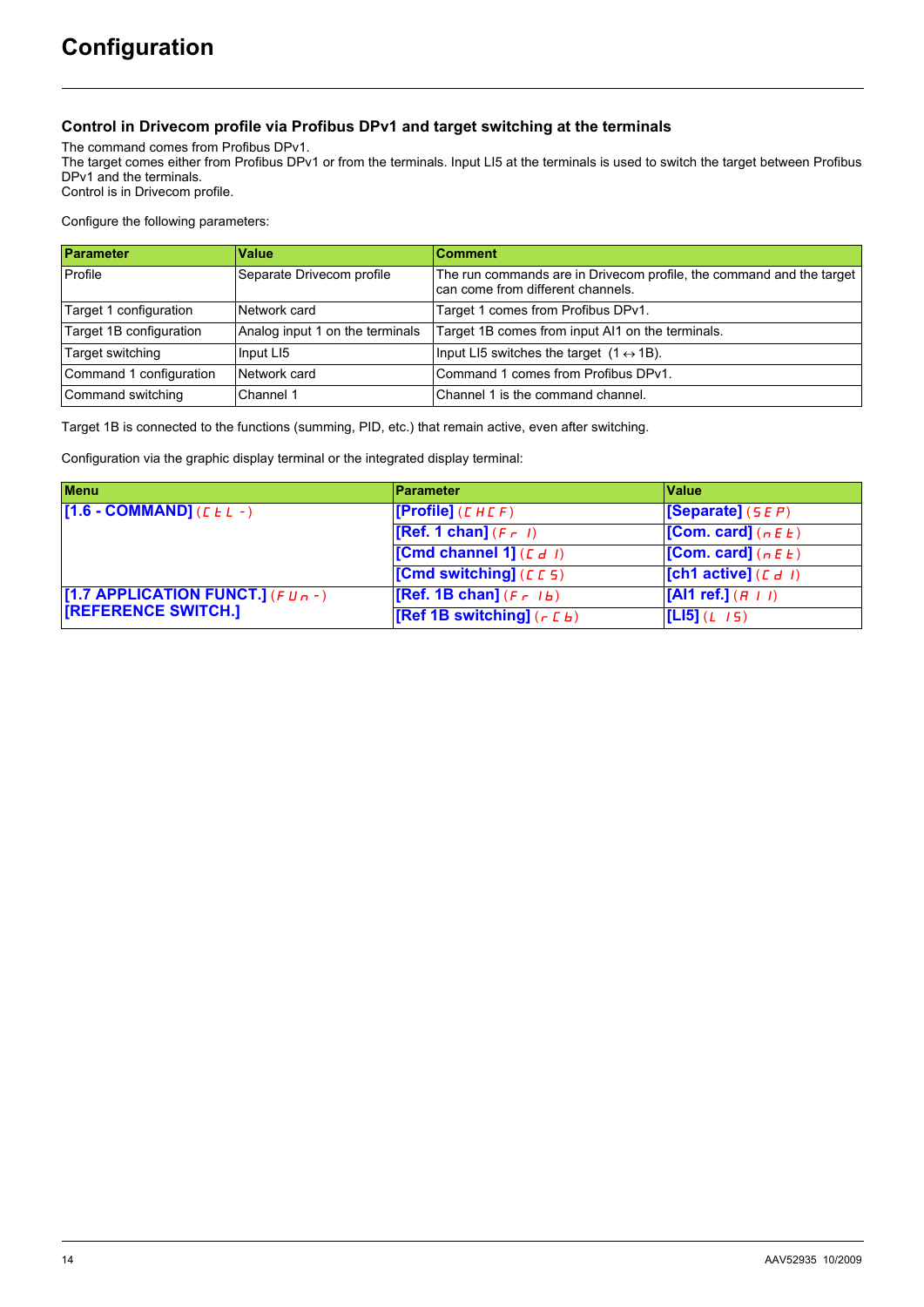### <span id="page-14-0"></span>**Configuring PZDs (communication scanner)**

PZDs are configured by configuring the communication scanner.

The 8 periodic output variables are assigned by means of parameters nCA1 to nCA8. They are configured using the graphic display terminal via the **[1.9-COMMUNICATION]** (*C 0 l*  $\vec{n}$  - ) menu and **[COM. SCANNER OUTPUT]** (*D c* 5-) submenu.

**Note: [COM. SCANNER OUTPUT]** (DC 5 -) submenu defines the data (parameters nCA1 to nCA8) from the PLC to the drive. An nCA• parameter with a value of zero does not designate any parameter in the drive. These 8 words are described in the table below:

| Parameter name                              | <b>Profibus variable</b> | <b>Default assignment</b> |
|---------------------------------------------|--------------------------|---------------------------|
| <b>[Scan. Out1 address]</b> $(n E H I)$     | PZD <sub>1</sub>         | Command word (CMD)        |
| [Scan. Out2 address] $(nEAB)$               | PZD <sub>2</sub>         | Speed target (LFRD)       |
| [Scan. Out3 address] $(nE H \cdot \vec{a})$ | PZD <sub>3</sub>         | Not used                  |
| <b>[Scan. Out4 address]</b> ( $nE$ $H$ 4)   | PZD4                     | Not used                  |
| [Scan. Out5 address] (n [ H 5)              | PZD <sub>5</sub>         | Not used                  |
| [Scan. Out6 address] (n [ A &               | PZD <sub>6</sub>         | Not used                  |
| [Scan. Out7 address] (n [ A 7)              | PZD7                     | Not used                  |
| [Scan. Out8 address] (n [ A B)              | PZD <sub>8</sub>         | Not used                  |

The 8 periodic input variables are assigned by means of parameters nMA1 to nMA8. They are configured using the graphic display terminal via the  $[1.9 - \text{COMMUNICATION}]$  ( $[0.07 -)$  menu and **[COM. SCANNER INPUT]** ( $[10.5 -)$  submenu.

**Note: [COM. SCANNER INPUT]** (ICS-) submenu defines the data (parameters nMA1 to nMA8) from the drive to the PLC. An nMA parameter with a value of zero does not designate any parameter in the drive. These 8 words are described in the table below:

| <b>Parameter name</b>                            | <b>Profibus variable</b> | Default assignment  |
|--------------------------------------------------|--------------------------|---------------------|
| [Scan. In1 address] $(n \nPi H)$                 | PZD <sub>1</sub>         | Status word (ETA)   |
| [Scan. In2 address] $(n \pi R^2)$                | PZD <sub>2</sub>         | Output speed (RFRD) |
| [Scan. In3 address] $(n \nmid n \nmid 3)$        | PZD <sub>3</sub>         | Not used            |
| [Scan. In4 address] $(n \pi H 4)$                | PZD4                     | Not used            |
| [Scan. In5 address] $(n \nmid n 5)$              | PZD <sub>5</sub>         | Not used            |
| [Scan. In6 address] $(n \nmid nF)$               | PZD <sub>6</sub>         | Not used            |
| [Scan. In7 address] $(n \nmid n + 7)$            | PZD7                     | Not used            |
| [Scan. In8 address] $(n \nmid \text{H} \nmid B)$ | PZD <sub>8</sub>         | Not used            |

**Example of configuring PZDs via the graphic display terminal:**

| <b>RDY</b> | <b>NET</b>         | $+0.00$ Hz                | 0A                                | <b>RDY</b> | <b>NET</b>                 | $+0.00$ Hz | 0Α    |
|------------|--------------------|---------------------------|-----------------------------------|------------|----------------------------|------------|-------|
|            |                    | <b>COM. SCANNER INPUT</b> |                                   |            | <b>COM. SCANNER OUTPUT</b> |            |       |
|            | Scan. In1 address  |                           | 3201                              |            | Scan. Out1 address         |            | 85    |
|            | Scan. In 2 address |                           | 8604                              |            | Scan. Out2 address         |            | 86    |
|            | Scan. In 3 address |                           | $\Omega$                          |            | Scan, Out3 address         |            |       |
|            | Scan. In4 address  |                           | $\Omega$                          |            | Scan, Out4 address         |            |       |
|            | Scan. In5 address  |                           | 0                                 |            | Scan. Out5 address         |            |       |
| Code       |                    |                           | Quick<br>$\overline{\mathcal{K}}$ | Code       |                            |            | Quick |
|            | Scan. In6 address  |                           | 0                                 |            | Scan. Out6 address         |            |       |
|            | Scan. In 7 address |                           | 0                                 |            | Scan, Out7 address         |            |       |
|            | Scan. In8 address  |                           | 0                                 |            | Scan. Out8 address         |            |       |

| <b>RDY</b>        | NET | $+0.00$ Hz                | 0A                                       | <b>RDY</b> | NET                            | $+0.00$ Hz | 0A    |
|-------------------|-----|---------------------------|------------------------------------------|------------|--------------------------------|------------|-------|
|                   |     | <b>COM. SCANNER INPUT</b> |                                          |            | <b>COM. SCANNER OUTPUT</b>     |            |       |
| Scan. In1 address |     |                           | 3201                                     |            | Scan. Out1 address             |            | 8501  |
| Scan. In2 address |     |                           | 8604                                     |            | Scan, Out <sub>2</sub> address |            | 8602  |
| Scan. In3 address |     |                           | 0                                        |            | Scan, Out3 address             |            |       |
| Scan. In4 address |     |                           | 0                                        |            | Scan, Out4 address             |            |       |
| Scan. In5 address |     |                           | 0                                        |            | Scan, Out5 address             |            |       |
| Code              |     |                           | Quick<br>$\overline{\blacktriangledown}$ | Code       |                                |            | Quick |
| Scan. In6 address |     |                           | 0                                        |            | Scan. Out6 address             |            |       |
| Scan. In7 address |     |                           | 0                                        |            | Scan. Out7 address             |            |       |
| Scan. In8 address |     |                           |                                          |            | Scan. Out8 address             |            |       |

#### **Note:**

All modifications to parameters nMA1 ... nMA8 or nCA1 ... nCA8 must be made with the motor stopped. The master PLC program should be updated to take account of this modification.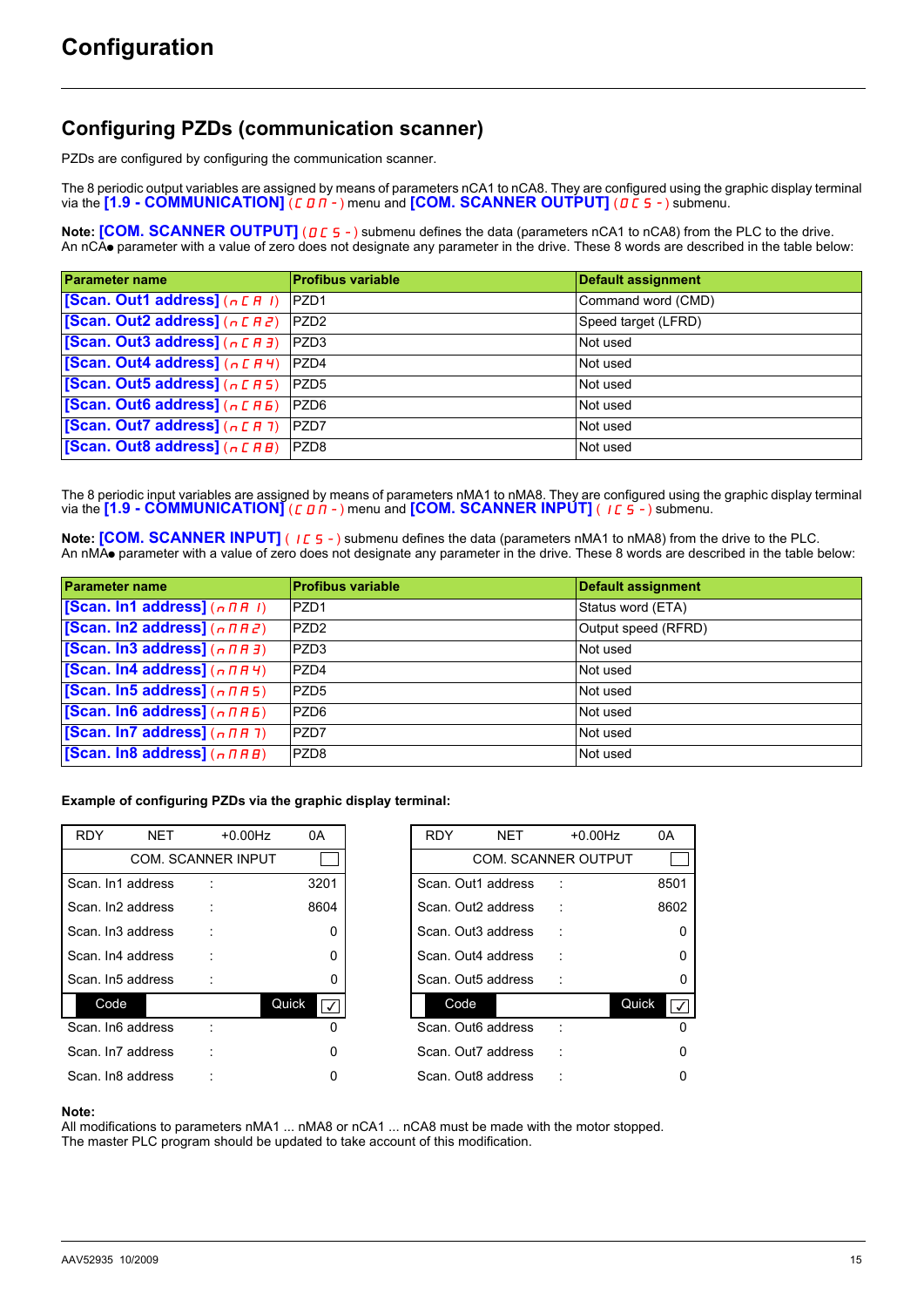### <span id="page-15-0"></span>**Configuring communication fault management**

The response of the drive in the event of a Profibus DPv1 communication fault can be configured.

Configuration can be performed using the graphic display terminal or the integrated display terminal via the **[Network fault mgt]** (CLL) parameter in the **[1.8 - FAULT MANAGEMENT]** (FLE-) menu (**[COM. FAULT MANAGEMENT]** (CLL-) submenu).

| RDY               | <b>NET</b> |                              | $+0.00$ Hz | 0A        |
|-------------------|------------|------------------------------|------------|-----------|
|                   |            | <b>COM. FAULT MANAGEMENT</b> |            |           |
| Network fault mgt |            |                              |            | Freewheel |
| CANopen fault mgt |            |                              |            | Freewheel |
| Modbus fault mgt  |            |                              |            | Freewheel |
|                   |            |                              |            |           |
|                   |            |                              |            |           |
| Code              |            |                              | Quick      |           |

The values of the **[Network fault mgt]** (**CLL**) parameter, which trigger a drive fault **[Com. network]** (**CnF**), are:

| Value                | <b>Meaning</b>                    |
|----------------------|-----------------------------------|
| [Freewheel] (YES)    | Freewheel stop (factory setting). |
| [Ramp stop] (rMP)    | Stop on ramp.                     |
| [Fast stop] (FSt)    | Fast stop.                        |
| [DC injection] (dCl) | DC injection stop.                |

The values of the **[Network fault mgt]** (**CLL**) parameter, which do not trigger a drive fault, are:

| Value                | <b>Meaning</b>                                                                                                                           |
|----------------------|------------------------------------------------------------------------------------------------------------------------------------------|
| $[lgmore]$ (nO)      | Fault ignored.                                                                                                                           |
| [Per STT] (Stt)      | Stop according to configuration of <b>[Type of stop]</b> (Stt).                                                                          |
| [fallback spd] (LFF) | Change to fallback speed, maintained as long as the fault persists and the run command has not been<br>removed.                          |
| [Spd maint.] (rLS)   | The drive maintains the speed at the time the fault occurred, as long as the fault persists and the run<br>command has not been removed. |

The fallback speed can be configured in the **[1.8 – FAULT MANAGEMENT]** (**FLt-**) menu using the **[Fallback speed]** (**LFF**) parameter.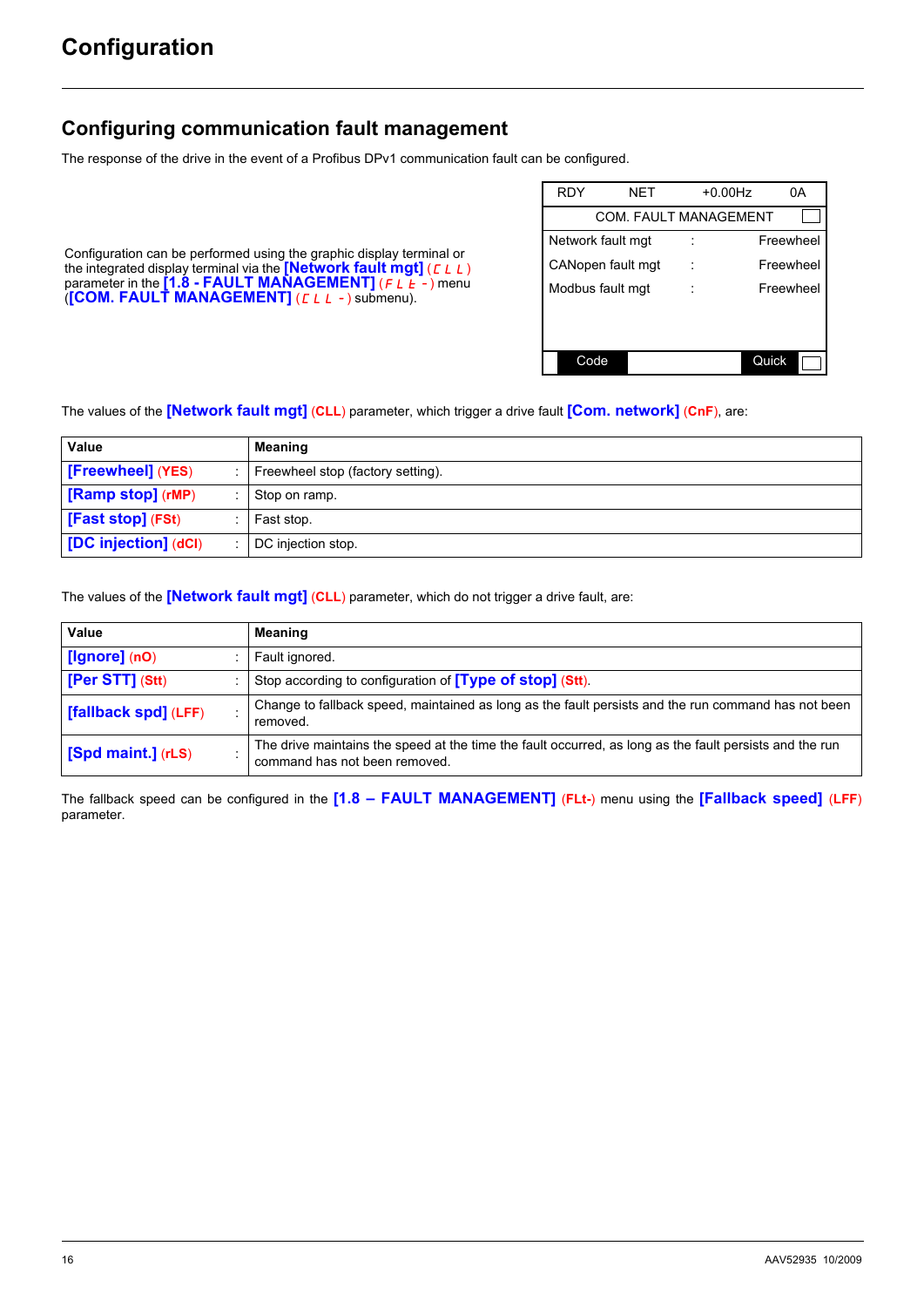### <span id="page-16-0"></span>**Configuring monitored parameters**

Up to 4 parameters can be selected and their value displayed in the **[1.2 - MONITORING]** menu on the graphic display terminal.

The selection is made via the **[6 - MONITORING CONFIG.]** menu (**[6.3 - CONFIG. COMM. MAP]** submenu).

Each parameter in the range **[Address 1 select] ... [Address 4 select]** can be used to select the parameter logic address. An address at zero is used to disable the function.

In the example given here, the monitored words are:

- Parameter 1 = Motor current (LCR): Logic address 3204; signed decimal format
- Parameter 2 = Motor torque (OTR): Logic address W3205; signed decimal format
- Parameter 3 = Last fault (LFT): Logic address W7121; hexadecimal format
- Disabled parameter: Address W0; default format: Hexadecimal format

| <b>RDY</b>       | <b>NET</b> | $+0.00$ Hz             | 0А     |
|------------------|------------|------------------------|--------|
|                  |            | 6.3 CONFIG. COMM. MAP. |        |
| Address 1 select |            |                        | 3204   |
| Format address 1 |            |                        | Signed |
| Address 2 select |            |                        | 3205   |
| Format address 2 |            |                        | Signed |
| Address 3 select |            |                        | 7121   |
| Code             |            |                        | Quick  |
| Format address 3 |            |                        | Hex    |
| Address 4 select |            |                        |        |
| Format address 4 |            |                        | Hex    |

One of the three display formats below can be assigned to each monitored word:

| <b>Format</b>    | Range           | <b>Terminal display</b> |
|------------------|-----------------|-------------------------|
| Hexadecimal      | $0000$ FFFF     | [Hex]                   |
| Signed decimal   | -32.767  32.767 | [Signed]                |
| Unsigned decimal | 065.535         | [Not signed]            |

**Note:** If a monitored parameter:

- has been assigned to an unknown address (e.g., 3200)
- has been assigned to a protected parameter
- has not been assigned

the value displayed in the **[COMMUNICATION MAP]** screen will be "**-----**" (see "Diagnostics" section).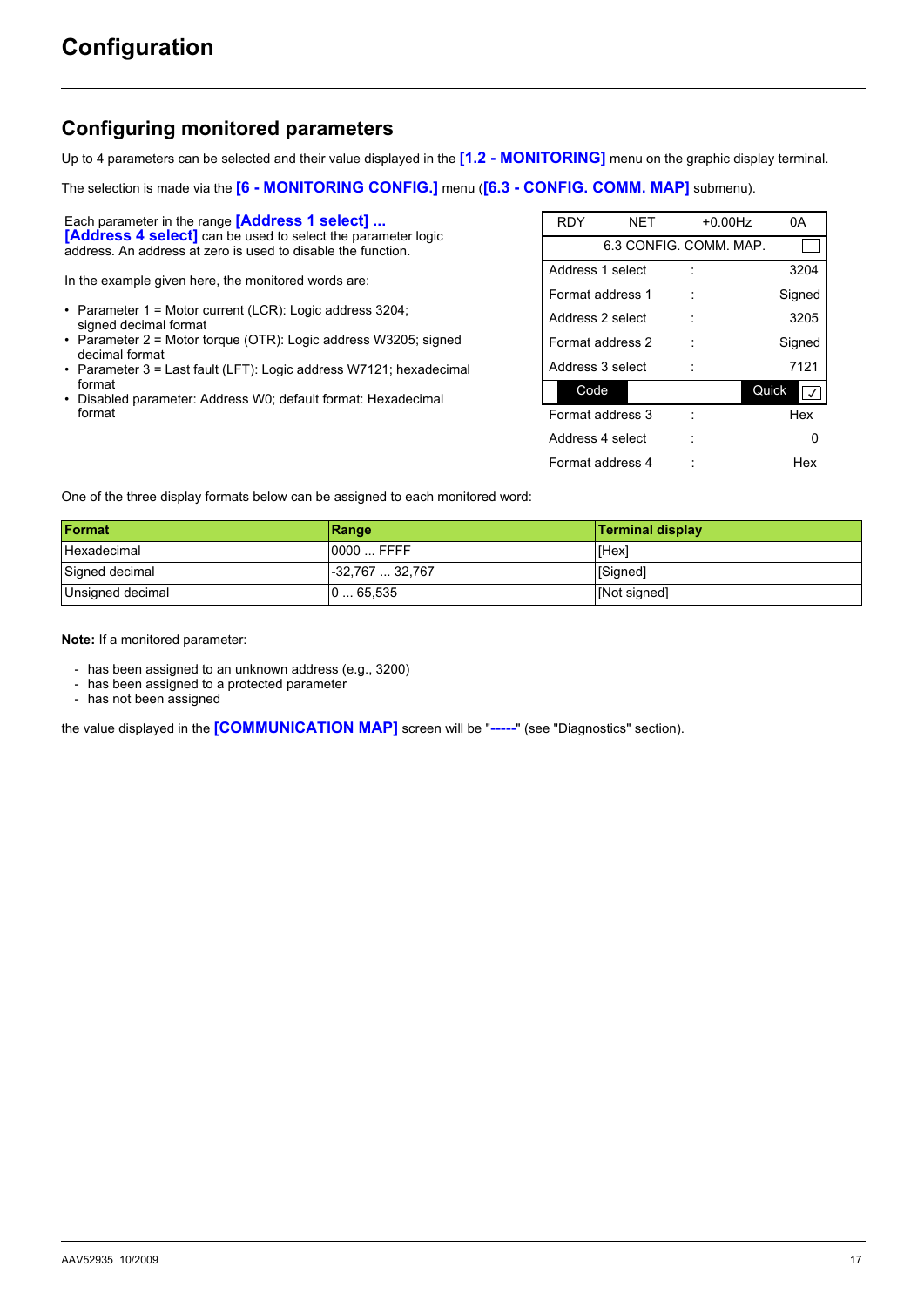### <span id="page-17-1"></span><span id="page-17-0"></span>**Controlling the address and speed of the bus**

From the terminal, select the <sup>[1.9</sup> - COMMUNICATION] (C D N -) menu (<sup>[PROFIBUS DP] (P b 5 -) submenu) to display both</sup> parameters:

- **[Address]** ( $A \neq r \neq$ ): Drive address on the bus configured on the switches
- **Example 1 Example 3 1 Figure 1 i** Bus speed imposed by the Profibus DPv1 master

These parameters cannot be modified.

### <span id="page-17-2"></span>**LEDs**

**1.1 1.2 1.3 1.4**

The Profibus DPv1 card has two LEDs, **ST** and **DX**, visible through the window on the cover of the Altivar 61 / 71:

• The status of the Profibus DPv1 card is indicated by the red **ST** (status) LED: LED 2.1.

• The status of the Profibus DPv1 communication link is indicated by the green **DX** (data exchange) LED: LED 2.2.



The table below gives the meaning of the various states of these two LEDs:

| <b>Red ST</b><br><b>LED</b><br> (LED 2.1) | <b>Green DX Meaning</b><br><b>LED</b><br>(LED 2.2) |                                                                                            | Corrective actions in the event of malfunction                                                                                          |
|-------------------------------------------|----------------------------------------------------|--------------------------------------------------------------------------------------------|-----------------------------------------------------------------------------------------------------------------------------------------|
|                                           |                                                    | The card has been configured and its<br>parameters set correctly by the master.            |                                                                                                                                         |
|                                           |                                                    | The card is in Idle state, awaiting<br>configuration.                                      | Enter a value between 1 and 126 using the switches on the option<br>card.                                                               |
|                                           |                                                    | The card is in Wait_Prm or Wait_Cfg state.                                                 | Check the connection to the Profibus DPv1 bus.<br>start up the PLC and, if the drive has a communication card fault<br>(CnF), reset it. |
|                                           |                                                    | The card is in ILF fault mode.                                                             | Check the connection between the Profibus DPv1 card and the<br>drive.                                                                   |
|                                           |                                                    | The card is in the "data exchange" state,<br>and error-free data exchange is taking place. |                                                                                                                                         |
|                                           |                                                    | No communication on the bus.<br>no data is being exchanged.                                | Check the connection to the Profibus DPv1 bus, start up the PLC.                                                                        |

#### **LED states**



LED off Slow flashing (0.5 s)





LED on Quick flashing (0.1 s)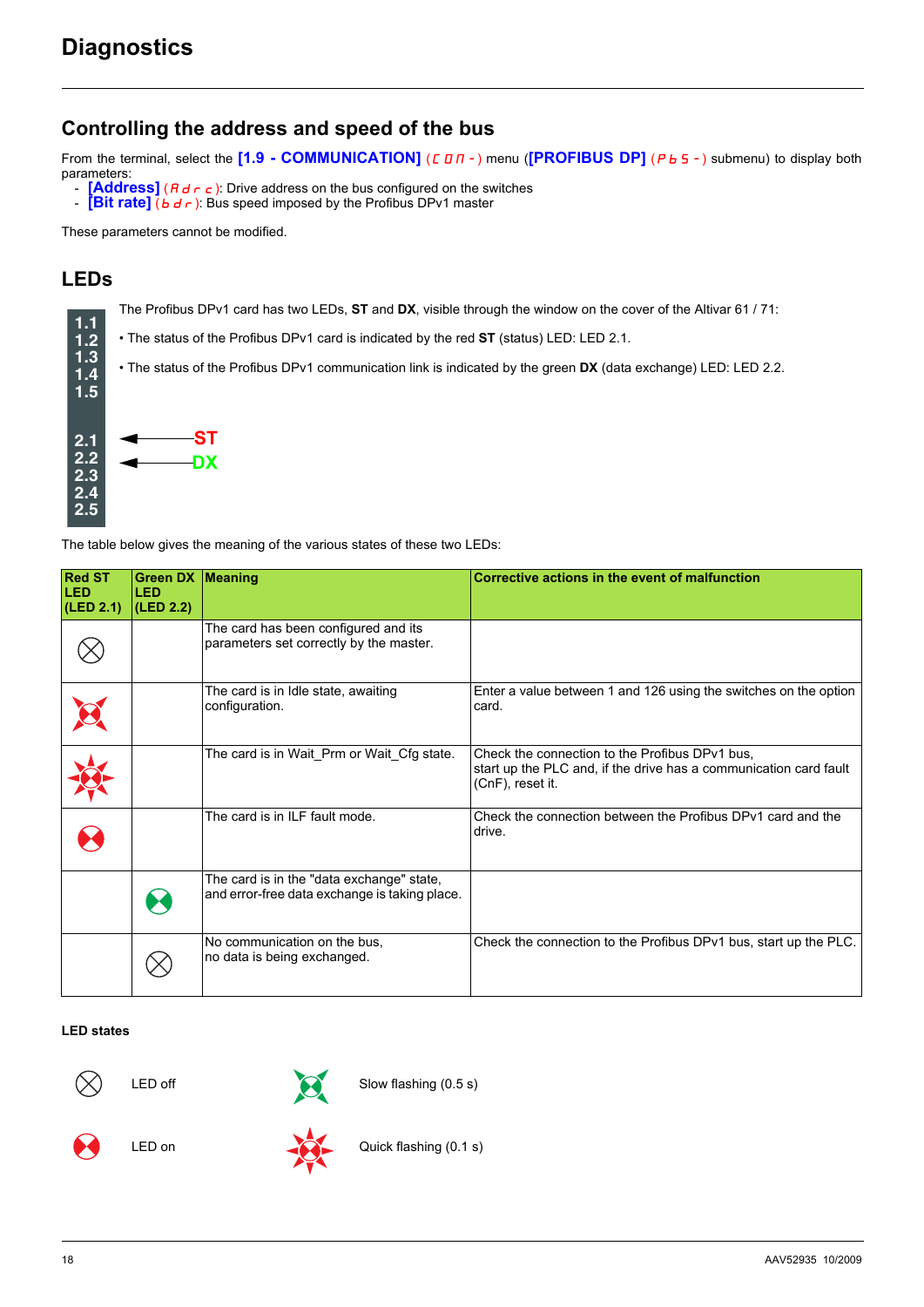### <span id="page-18-0"></span>**Control-signal diagnostics**

On the graphic display terminal, the **[1.2 - MONITORING]** menu (**[COMMUNICATION MAP]** submenu) can be used to display control-signal diagnostic information between the Altivar 61 / 71 drive and the Profibus DPv1 master:

- Active command channel<br>• Value of the command wo
- Value of the command word (CMD) from the active command channel
- Active target channel
- Value of the target from the active target channel
- Value of the status word
- Values of four parameters selected by the user
- In the **[COM. SCANNER INPUT MAP]** submenu: PZD input values
- In the **[COM SCANNER OUTPUT MAP]** submenu: PZD output values
- In the **[CMD. WORD IMAGE]** submenu: Command words from all channels
- In the **[FREQ. REF. WORD MAP]** submenu: Frequency targets from all channels

#### **Example of the display of communication diagnostic information**

| <b>RUN</b>          | NET                      |  | +50.00Hz | 80A                 |
|---------------------|--------------------------|--|----------|---------------------|
|                     | <b>COMMUNICATION MAP</b> |  |          |                     |
| Command channel     |                          |  |          | Com. card           |
| Cmd value           |                          |  |          | 000F <sub>Hex</sub> |
| Channel ref. active |                          |  |          | Com. card           |
| Frequency ref       |                          |  |          | $500.0_{Hz}$        |
| Status word         |                          |  |          | 8627 <sub>Hex</sub> |
| Code                |                          |  | Quick    |                     |
| W3204               |                          |  |          | 53                  |
| W3205               |                          |  |          | 725                 |
| W7132               |                          |  |          | 0000 <sub>Hex</sub> |
| w٥                  |                          |  |          | Hex                 |

COM. SCANNER INPUT MAP

COM SCANNER OUTPUT MAP

CMD. WORD IMAGE

FREQ. REF. WORD

MAP

MODBUS NETWORK DIAG

MODBUS HMI DIAG

CANopen MAP

PROG. CARD SCANNER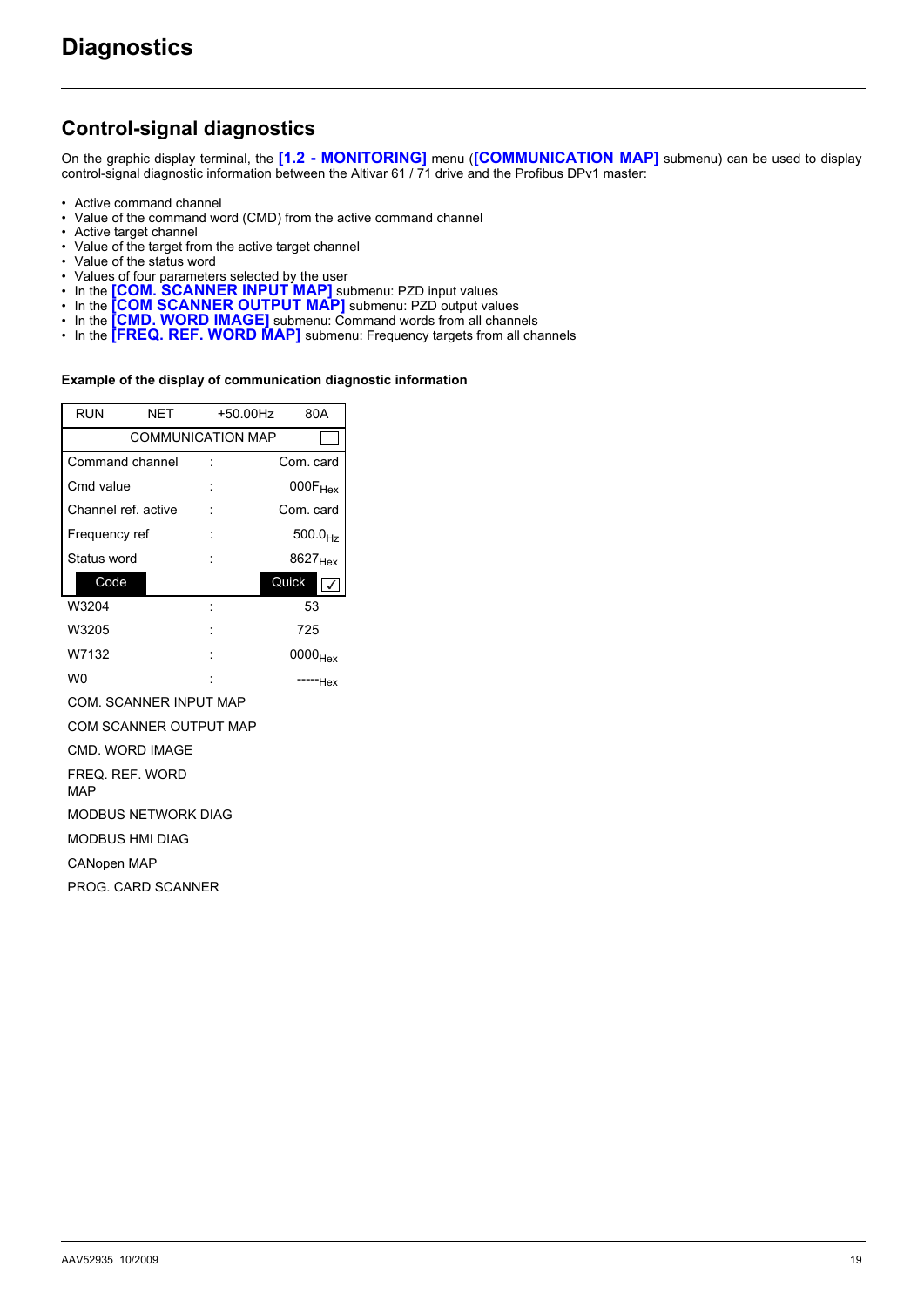### **Displaying the command word**

The **[Command channel]** parameter indicates the active command channel.

The **[Cmd value]** parameter indicates the hexadecimal value of the command word (CMD) used to control the drive.

The **[CMD. WORD IMAGE]** submenu is used to display the hexadecimal value of the command word produced by Profibus DPv1:

• Command word CMD3 .......... communication card channel .......... field **[Com card cmd.]**

### **Displaying the frequency target**

The **[Channel ref. active]** parameter indicates the active target channel.

The **[Frequency ref]** parameter indicates the value (in 0.1 Hz units) of the frequency target (LFR) used to control the drive.

The **[FREQ. REF. WORD MAP]** submenu is used to display the value (in 0.1 Hz units) of the speed target produced by Profibus DPv1:

• Speed target LFR3 .......... Profibus DPv1 channel .......... parameter [Com. card ref.]

### **Displaying the status word**

The **[Status word]** parameter indicates the value of the status word (ETA).

### **Displaying parameters selected by the user**

The four **[W····]** parameters indicate the value of the four words selected by the user.

The address and display format of these parameters can be configured in the **[6 - MONITORING CONFIG.]** menu (**[6.3 - CONFIG. COMM. MAP]** submenu) (see "Configuration" section on page [10\)](#page-9-0).

The value of a monitored word equals "**-----**" if:

- Monitoring has not been activated (address equals W0)
	- The parameter is protected
- The parameter is not known (e.g., W3200)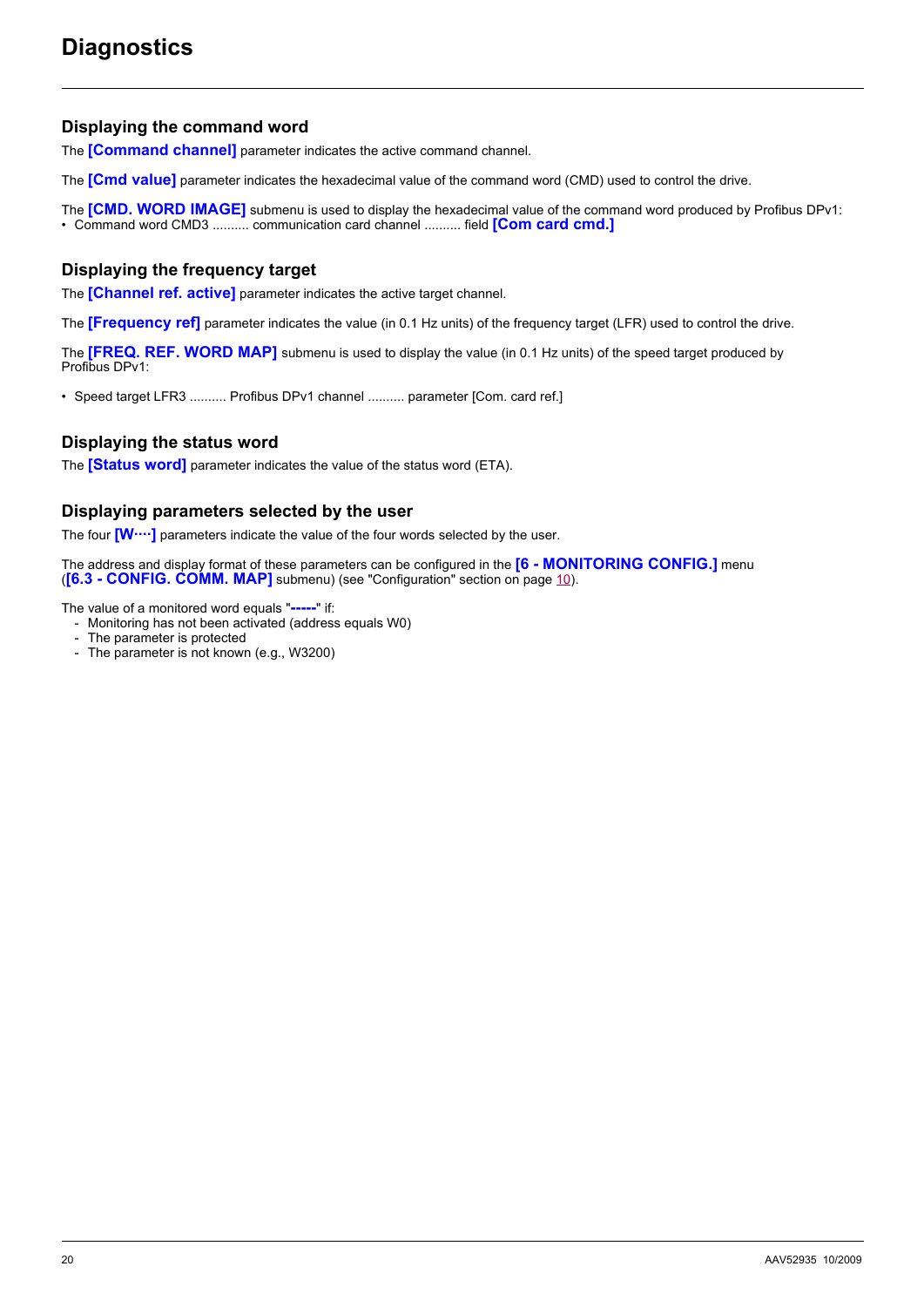### **Displaying PZDs (communication scanner)**

#### In the **[1.2 - MONITORING]** (5 *UP -* ) menu:

- The **[COM. SCANNER INPUT MAP]** ( ISA-) submenu is used to display the value of the 8 input PZDs (communication scanner input parameters NM1 to NM8).

- The **[COM SCANNER OUTPUT MAP]** ( $B$  S A -) submenu is used to display the value of the 8 output PZDs (communication scanner output parameters NC1 to NC8).

Configuration of these periodic parameters is described in the "Configuration" section.

#### **Example of displaying PZDs on the graphic display terminal:**

| <b>RUN</b> | <b>NET</b>         | $+50.00$ Hz                   | 80A                | <b>RUN</b>         | <b>NET</b> | $+50.00$ Hz            | 80A                              |
|------------|--------------------|-------------------------------|--------------------|--------------------|------------|------------------------|----------------------------------|
|            |                    | <b>COM. SCANNER INPUT MAP</b> |                    |                    |            | COM SCANNER OUTPUT MAP |                                  |
|            | Com Scan In1 val.  |                               | 34359              | Com Scan Out1 val. |            |                        | 15                               |
|            | Com Scan In2 val.  |                               | 600                | Com Scan Out2 val. |            |                        | 598                              |
|            | Com Scan In3 val.  |                               | 0                  | Com Scan Out3 val. |            |                        | $\Omega$                         |
|            | Com Scan In4 val.  |                               | 0                  | Com Scan Out4 val. |            |                        | $\mathbf 0$                      |
|            | Com Scan In5 val.  |                               | 0                  | Com Scan Out5 val. |            |                        | 0                                |
| Code       |                    |                               | Quick<br>$\sqrt{}$ | Code               |            |                        | Quick<br>$\overline{\mathsf{v}}$ |
|            | Com Scan In6 val.  |                               | 0                  | Com Scan Out6 val. |            |                        | $\Omega$                         |
|            | Com Scan In 7 val. |                               | 0                  | Com Scan Out7 val. |            |                        | 0                                |
|            | Com Scan In8 val.  |                               | 0                  | Com Scan Out8 val. |            |                        | 0                                |

| <b>RUN</b><br><b>NET</b><br>80A<br>NET<br>$+50.00$ Hz<br>$+50.00$ Hz<br>COM. SCANNER INPUT MAP<br>COM SCANNER OUTPUT MAP<br>Com Scan In1 val.<br>Com Scan Out1 val.<br>34359<br>600<br>Com Scan In2 val.<br>Com Scan Out2 val.<br>Com Scan In3 val.<br>Com Scan Out3 val.<br>0<br>Com Scan In4 val.<br>Com Scan Out4 val.<br>0<br>Com Scan In5 val.<br>Com Scan Out5 val.<br>0<br>Code<br>Quick<br>Code<br>$\overline{\prec}$<br>Com Scan In6 val.<br>Com Scan Out6 val.<br>0<br>Com Scan In7 val.<br>Com Scan Out7 val.<br>0<br>Com Scan In8 val.<br>Com Scan Out8 val. |            |  |          |
|--------------------------------------------------------------------------------------------------------------------------------------------------------------------------------------------------------------------------------------------------------------------------------------------------------------------------------------------------------------------------------------------------------------------------------------------------------------------------------------------------------------------------------------------------------------------------|------------|--|----------|
|                                                                                                                                                                                                                                                                                                                                                                                                                                                                                                                                                                          | <b>RUN</b> |  |          |
|                                                                                                                                                                                                                                                                                                                                                                                                                                                                                                                                                                          |            |  |          |
|                                                                                                                                                                                                                                                                                                                                                                                                                                                                                                                                                                          |            |  |          |
|                                                                                                                                                                                                                                                                                                                                                                                                                                                                                                                                                                          |            |  |          |
|                                                                                                                                                                                                                                                                                                                                                                                                                                                                                                                                                                          |            |  |          |
|                                                                                                                                                                                                                                                                                                                                                                                                                                                                                                                                                                          |            |  |          |
|                                                                                                                                                                                                                                                                                                                                                                                                                                                                                                                                                                          |            |  |          |
|                                                                                                                                                                                                                                                                                                                                                                                                                                                                                                                                                                          |            |  |          |
|                                                                                                                                                                                                                                                                                                                                                                                                                                                                                                                                                                          |            |  |          |
|                                                                                                                                                                                                                                                                                                                                                                                                                                                                                                                                                                          |            |  |          |
|                                                                                                                                                                                                                                                                                                                                                                                                                                                                                                                                                                          |            |  | $\Omega$ |

In this example, only the first two parameters have been configured (default assignment).

| [Com Scan In1 val.]  |                   | $=$ [34343] Status word = 34359 = 16#8637 | $\rightarrow$ Drivecom status "Operation enabled",<br>reverse operation, speed reached. |
|----------------------|-------------------|-------------------------------------------|-----------------------------------------------------------------------------------------|
| [Com Scan In2 val.]  | $=$               | $[600]$ Output speed = 600                | $\rightarrow$ 600 rpm                                                                   |
| [Com Scan Out1 val.] | $\qquad \qquad =$ | [15] Command word = $15 = 16 \# 000$ F    | $\rightarrow$ "Enable operation" (Run) command                                          |
| [Com Scan Out2 val.] | $\qquad \qquad =$ | $[598]$ Speed target = 600                | $+ 598$ rpm                                                                             |
|                      |                   |                                           |                                                                                         |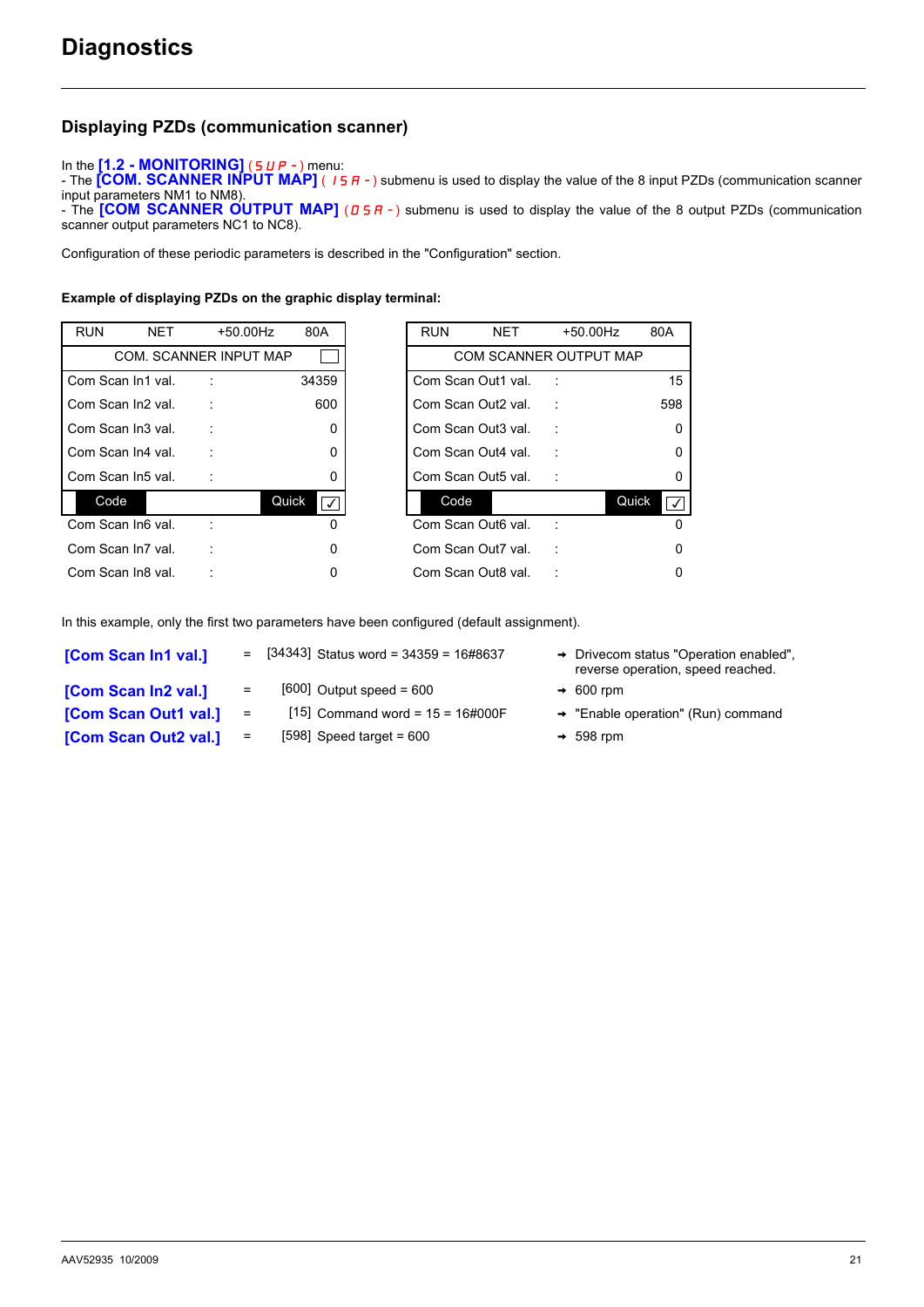### <span id="page-21-0"></span>**Communication faults**

Profibus DPv1 communication faults are displayed by the red RD indicator of the Profibus DPv1 card.

In factory settings, a Profibus DPv1 communication fault triggers a resettable drive fault **[Com. network] (CnF)** and a freewheel stop.

The response of the drive in the event of a Profibus DPv1 communication fault can be changed (see "Configuring communication fault management")

- Drive fault<sup>[</sup>Com. network] (CnF) (freewheel stop, stop on ramp, fast stop or DC injection stop).
- No drive fault (stop, maintain, fallback).

The fault management is described in the user's manual "Communication parameters", chapter "Communication monitoring":

- After initialization (power up), the drive checks that at least one of the command or target parameters has been written once via Profibus DPv1.
- Then, if a Profibus DPv1 communication fault occurs, the drive reacts according to the configuration (stop, maintain, fallback ...).

The origin of the last Profibus DPv1 communication fault can be displayed by the parameter **[Com. network] (CnF)** :

| <b>Value</b> | Description of the values of the parameter [Com. network] (CnF)                                                                                  |
|--------------|--------------------------------------------------------------------------------------------------------------------------------------------------|
| 0            | No faultt                                                                                                                                        |
|              | Time out on the reception of the periodic variables addressed to the drive. This time out is adjustable by the network<br>configuration software |
| 2            | Identification error between the Profibus DPv1 card of the drive and the Profibus DPv1 master.                                                   |
| 3            | Identification error of the Profibus DPv1 card of the drive (hardware problem).                                                                  |

The parameter **[Com. network] (CnF)** is displayed on the display terminal (graphic only): **[1.10 DIAGNOSTICS] (DGT-)** menu, **[MORE FAULT INFO] (AFI-)** submenu.

### <span id="page-21-1"></span>**Card fault**

The **[Option int link] (ILF)** fault appears when there are serious problems:

- Hardware problem on the Profibus DPv1 card itself.
- Dialog faults between the option card and the drive.

It is not possible to configure the behavior of the drive in the event of a **[Option int link] (ILF)** fault, the drive stops in freewheel. This type of fault cannot be reset.

Two parameters display the origin of the last **[Option int link] (ILF)** faults :

- **[Internal link fault 1] (ILF1)** displays the error that occurred on option card no. 1 (directly mounted on the drive),
- **[Internal link fault 2] (ILF2)** displays the error that occurred on option card no. 2 (mounted on the option card no. 1),

The parameter **[Internal link fault 1] (ILF1)** and **[Internal link fault 2] (ILF2)** are displayed on the display terminal (graphic only): **[1.10 DIAGNOSTICS] (DGT-)** menu, **[MORE FAULT INFO] (AFI-)** submenu.

| Value          | Description of the values of the parameter Internal link fault 1] (ILF1) and [Internal link fault 2] (ILF2) |
|----------------|-------------------------------------------------------------------------------------------------------------|
| 0              | No fault                                                                                                    |
|                | Loss of internal communication with the drive                                                               |
| $\overline{2}$ | Hardware malfunction detected                                                                               |
| 3              | Error in the EEPROM checksum                                                                                |
| 4              | Faulty EEPROM                                                                                               |
| 5              | Faulty Flash memory                                                                                         |
| 6              | Faulty RAM memory                                                                                           |
| 7              | Faulty NVRAM memory                                                                                         |
| 8              | Faulty analog input                                                                                         |
| 9              | Faulty analog output                                                                                        |
| 10             | Faulty logic input                                                                                          |
| 11             | Faulty logic output                                                                                         |
| 101            | Unknown card                                                                                                |
| 102            | Dialog faults between the option card and the drive                                                         |
| 103            | Dialog time out between the option card and the drive                                                       |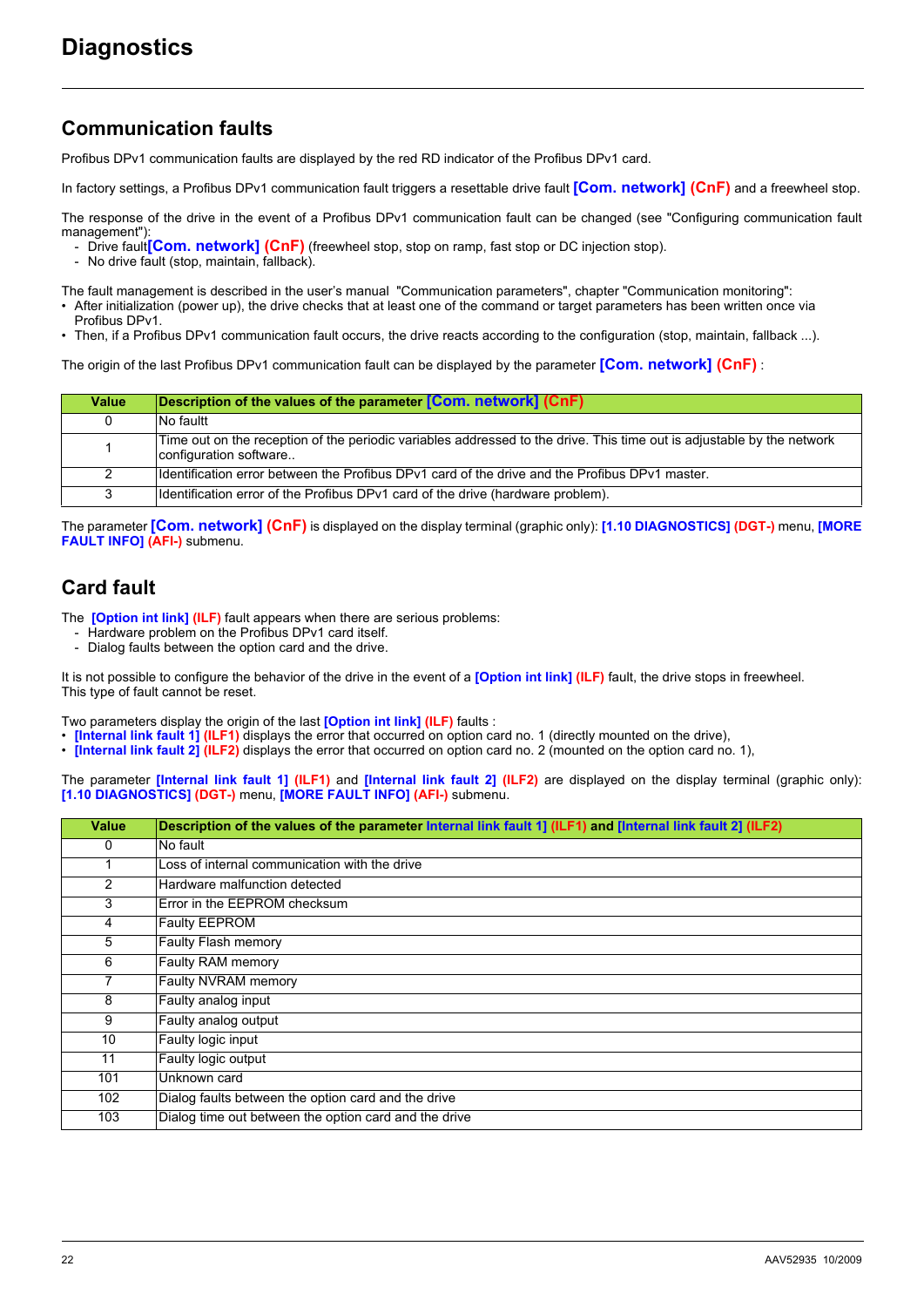### <span id="page-22-1"></span><span id="page-22-0"></span>**Profibus DPv1 protocol**

Data is exchanged according to the master-slave principle.

Only the master can initialize communication. The slaves behave like servers responding to requests from masters.

Several masters can coexist on the same bus. In this case, the slave I/O can be read by all the masters. However, a single master has write access to the outputs. The number of data items exchanged is defined at the time of configuration.

A GSD file contains the configuration information for the Altivar 61 / 71 with Profibus DPv1. This file is used by the PLC during the configuration phases.

The GSD file is unique to the whole Altivar 61 / 71 range. It does not describe the drive parameters, just the communication information. This file appears on the CD-ROM supplied with the drive.

The Profibus DPv1 card for Altivar 61 / 71 drives only supports supports types 3, 4, 5 and 8 PPO format (Parameter-Process Data-Object) cyclic frames.

|                   |  | PKW length (word) |   | PZD length (word) |  |   |   |   |  |   |   |    |
|-------------------|--|-------------------|---|-------------------|--|---|---|---|--|---|---|----|
|                   |  | 3                 | 4 |                   |  | 4 | 5 | 6 |  | 8 | 9 | 10 |
| PPO type 1        |  |                   |   |                   |  |   |   |   |  |   |   |    |
| <b>PPO</b> type 2 |  |                   |   |                   |  |   |   |   |  |   |   |    |
| PPO type 3        |  |                   |   |                   |  |   |   |   |  |   |   |    |
| PPO type 4        |  |                   |   |                   |  |   |   |   |  |   |   |    |
| PPO type 5        |  |                   |   |                   |  |   |   |   |  |   |   |    |
| PPO type 6        |  |                   |   |                   |  |   |   |   |  |   |   |    |
| PPO type 7        |  |                   |   |                   |  |   |   |   |  |   |   |    |
| <b>PPO</b> type 8 |  |                   |   |                   |  |   |   |   |  |   |   |    |

PPO cyclic frames contain the periodic variables that are used for 2 types of service:

- I/O exchanges (PZD)

- Aperiodic exchanges (PKW) for parameter setting, configuration and diagnostics

PKW aperiodic exchanges are included in the cyclic frames and do not require special frames. An aperiodic exchange is used to read or write a parameter. The Altivar 61 / 71 PKW service does not conform to Profidrive.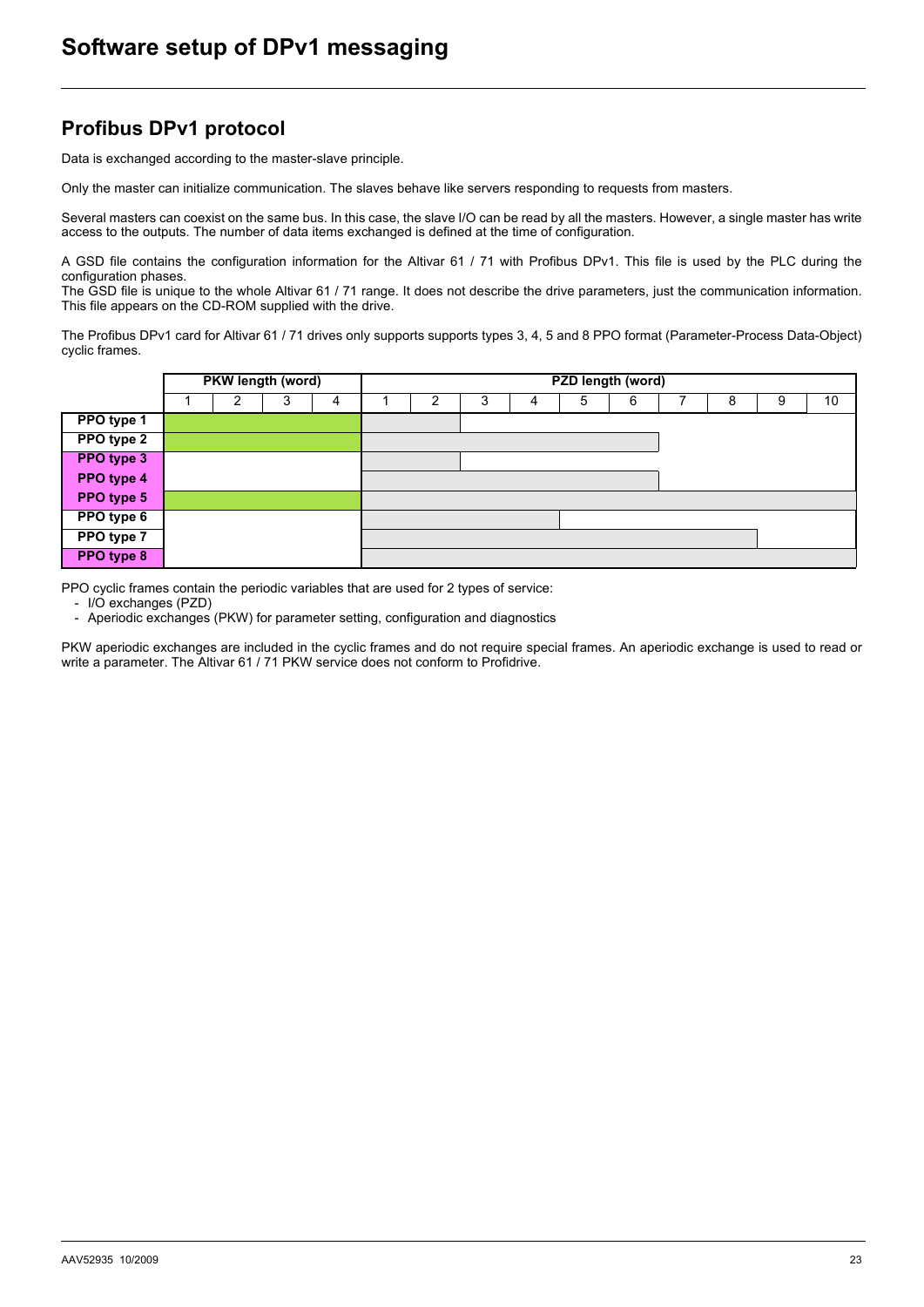Several types of DPv1 master can currently be used:

• Some masters require the exclusive use of slot 1, which requires an **indirect access mechanism**.

• Others allow the data to be accessed directly using **direct access.**

### <span id="page-23-0"></span>**Indirect access (use of SLOT 1 only)**

To use Profibus DPv1 messaging the following sequence must be used:

Step 1: The Profibus DPv1 master must firstly give the slave the modbus offset of the parameter to be read or written:

|                                   | <b>Function</b> | Slot | Index | Length | Data   | Data   |
|-----------------------------------|-----------------|------|-------|--------|--------|--------|
|                                   | 0x5F            | 0x01 | 0xE9  | 0x02   | Offset | Offset |
| Example with ACC<br>(offset 9001) | 0x5F            | 0x01 | 0xE9  | 0x02   |        | 0x2329 |

Step 2 (read): The Profibus DPv1 master must give the length to be read starting from the offset indicated in step 1:

|                                                           | <b>Function</b> | Slot | Index | ∟ength | Data | Data |
|-----------------------------------------------------------|-----------------|------|-------|--------|------|------|
|                                                           | 0x5E            | 0x01 | 0xEA  | $0x3C$ |      |      |
| Example with ACC<br>$(length 1 word: length = 0x2 bytes)$ | 0x5E            | 0x01 | 0xEA  | 0x02   |      |      |

The response to this request contains the data to be read.

Step 2 (write): The Profibus DPv1 master must give the value to be written at the offset indicated in step 1:

|                                        | Function | Slot | Index | Length | Data  | Data   |
|----------------------------------------|----------|------|-------|--------|-------|--------|
|                                        | 0x5F     | 0x01 | 0xEA  | 0x02   | Value | Value  |
| Example with ACC<br>(write at $1.6$ s) | 0x5F     | 0x01 | 0xEA  | 0x02   |       | 0x0010 |

To check what offset has been configured, it is possible to interrogate the slave:

| Function | Slot | Index | Length | Data   | Data   |
|----------|------|-------|--------|--------|--------|
| 0x5E     | 0x01 | 0xE9  | 0x02   | Offset | Offset |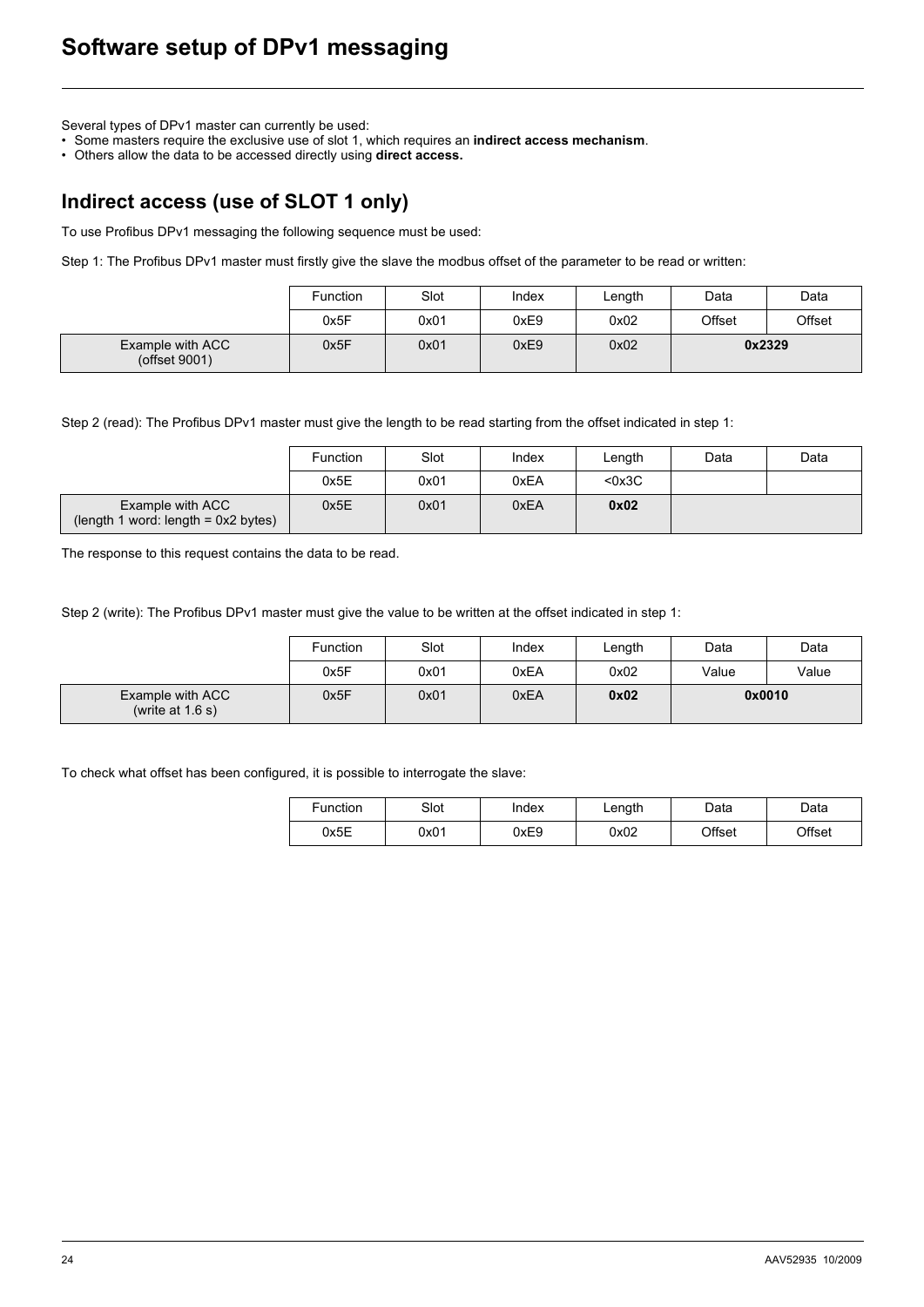### <span id="page-24-0"></span>**Direct access (using the SLOT INDEX)**

Direct access is available from slot 2 on:

Read

|                                               | Function | <b>MSB</b> slot | LSB index | ∟ength | Data | Data |
|-----------------------------------------------|----------|-----------------|-----------|--------|------|------|
| Example with ACC<br>(offset $9001 = 0x2329$ ) | 0x5E     | 0x23            | 0x29      | 0x02   |      |      |

The response to this request contains the data to be read:

|            | Function | <b>MSB</b> slot | ∟SB index | ∟ength | Data | Data  |
|------------|----------|-----------------|-----------|--------|------|-------|
| Value read | 0x5E     | 0x23            | 0x29      | 0x02   |      | Value |

Write

|                                               | Function | <b>MSB</b> slot | LSB index | ∟ength | Data | Data   |
|-----------------------------------------------|----------|-----------------|-----------|--------|------|--------|
| Example with ACC<br>(offset $9001 = 0x2329$ ) | 0x5F     | 0x23            | 0x29      | 0x04   |      | 0x0011 |

Irrespective of the type of access used (direct or indirect)

#### **Read report:**

| <i><u><b>Function</b></u></i> | Slot | Index | ∟ength | Data | Data |
|-------------------------------|------|-------|--------|------|------|
| 0xDF                          | 0x80 | 0xXX  | 0xYY   |      |      |

#### **Write report:**

| Function | Slot | Index         | ∟ength | Data | Data |
|----------|------|---------------|--------|------|------|
| 0xDE     | 0x80 | 0xXX<br>----- | 0xYY   |      |      |

#### **With error types:**

| $0$ xXX - $0$ xYY | Type of error | <b>Meaning</b>                            |
|-------------------|---------------|-------------------------------------------|
| $0xC2 - 0x00$     | Resource      | SAP not available (in use)                |
| $0xB7 - 0x00$     | Access        | Incorrect length $(= 0 \text{ or } > 60)$ |
| $0xA0 - 0x00$     | Application   | Read failed (time out, etc)               |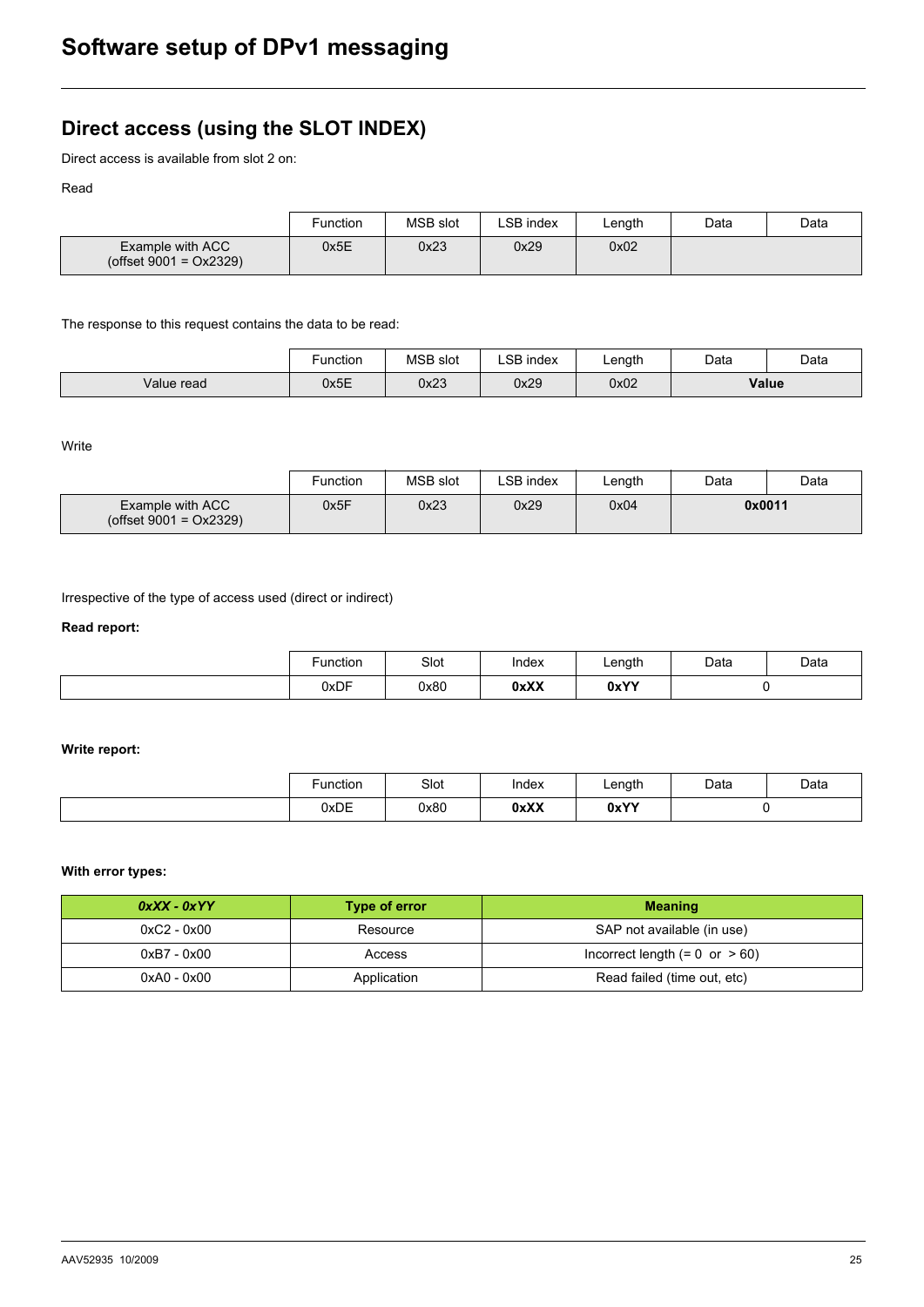### <span id="page-25-1"></span><span id="page-25-0"></span>**Output PZDs**

The first eight bytes contain an aperiodic request (PKW) to write or read a parameter. The remaining 20 bytes contain the output PZDs (written from the Profibus master), of which only PZD1 to PZD8 are significant.

|                  | o                               | ◠ | 4                | b               |                  |      | о               |                  | 10               |                  | 12               | د ا               | 14 |
|------------------|---------------------------------|---|------------------|-----------------|------------------|------|-----------------|------------------|------------------|------------------|------------------|-------------------|----|
| <b>PKW</b>       |                                 |   |                  |                 |                  |      |                 | PZD <sub>1</sub> |                  | PZD <sub>3</sub> |                  |                   |    |
|                  | <b>PKE</b><br><b>PWE</b><br>R/W |   |                  |                 |                  |      | NC <sub>1</sub> |                  | N <sub>C</sub> 2 |                  | N <sub>C</sub> 3 |                   |    |
|                  |                                 |   |                  |                 |                  |      |                 |                  |                  |                  |                  |                   |    |
| 15               | 16                              |   | 18               | 19              | 20               | 2٠   | 22              | 23               | 24               | 25               | 26               |                   | 28 |
| PZD <sub>4</sub> |                                 |   | PZD <sub>5</sub> |                 | PZD <sub>6</sub> | PZD7 |                 | PZD <sub>8</sub> |                  | PZD <sub>9</sub> |                  | PZD <sub>10</sub> |    |
|                  | N <sub>C</sub> 4                |   | NC <sub>5</sub>  | NC <sub>6</sub> |                  | NC7  |                 | NC <sub>8</sub>  |                  | Not used         |                  | Not used          |    |

| <b>PKW</b> request: |                                                                      |
|---------------------|----------------------------------------------------------------------|
| <b>PKE</b>          | Parameter logic address                                              |
| <b>RIW</b>          | Request code<br>0: No request<br>1: Read<br>2: Write                 |
| <b>PWE</b>          | For a read request: Not used<br>For a write request: Parameter value |

Cyclic control and adjustment parameters:

PZD1: Communication scanner output word 1 (NC1)

PZD2: Communication scanner output word 2 (NC2)

PZD3: Communication scanner output word 3 (NC3)

PZD4: Communication scanner output word 4 (NC4)

PZD5: Communication scanner output word 5 (NC5)

PZD6: Communication scanner output word 6 (NC6)

PZD7: Communication scanner output word 7 (NC7)

PZD8: Communication scanner output word 8 (NC8)

The default assignment of the periodic output data is:

• PZD1 = Command word

• PZD2 = Speed target

• PZD 3 to PZD 10 = Not used

|    |                                                          |  |          | 5                | ิค<br>u |                  | Õ  | 9                | 10           |                   | 12 | 13 | 14       |
|----|----------------------------------------------------------|--|----------|------------------|---------|------------------|----|------------------|--------------|-------------------|----|----|----------|
|    |                                                          |  |          | PZD <sub>1</sub> |         | PZD <sub>3</sub> |    |                  |              |                   |    |    |          |
|    | <b>PKE</b>                                               |  | R/W      |                  |         | <b>PWE</b>       |    |                  | Command word | Speed target      |    |    | Not used |
|    |                                                          |  |          |                  |         |                  |    |                  |              |                   |    |    |          |
| 15 | 16                                                       |  | 18       | 19               | 20      | 21               | 22 | 23               | 24           | 25                | 26 | 27 | 28       |
|    | PZD <sub>4</sub><br>PZD <sub>5</sub><br>PZD <sub>6</sub> |  | PZD7     |                  |         | PZD <sub>8</sub> |    | PZD <sub>9</sub> |              | PZD <sub>10</sub> |    |    |          |
|    | Not used                                                 |  | Not used | Not used         |         | Not used         |    |                  | Not used     | Not used          |    |    | Not used |

The assignment of PZDs is described in the Configuration section.

How to display the value of the PZDs is described in the "Diagnostics" section.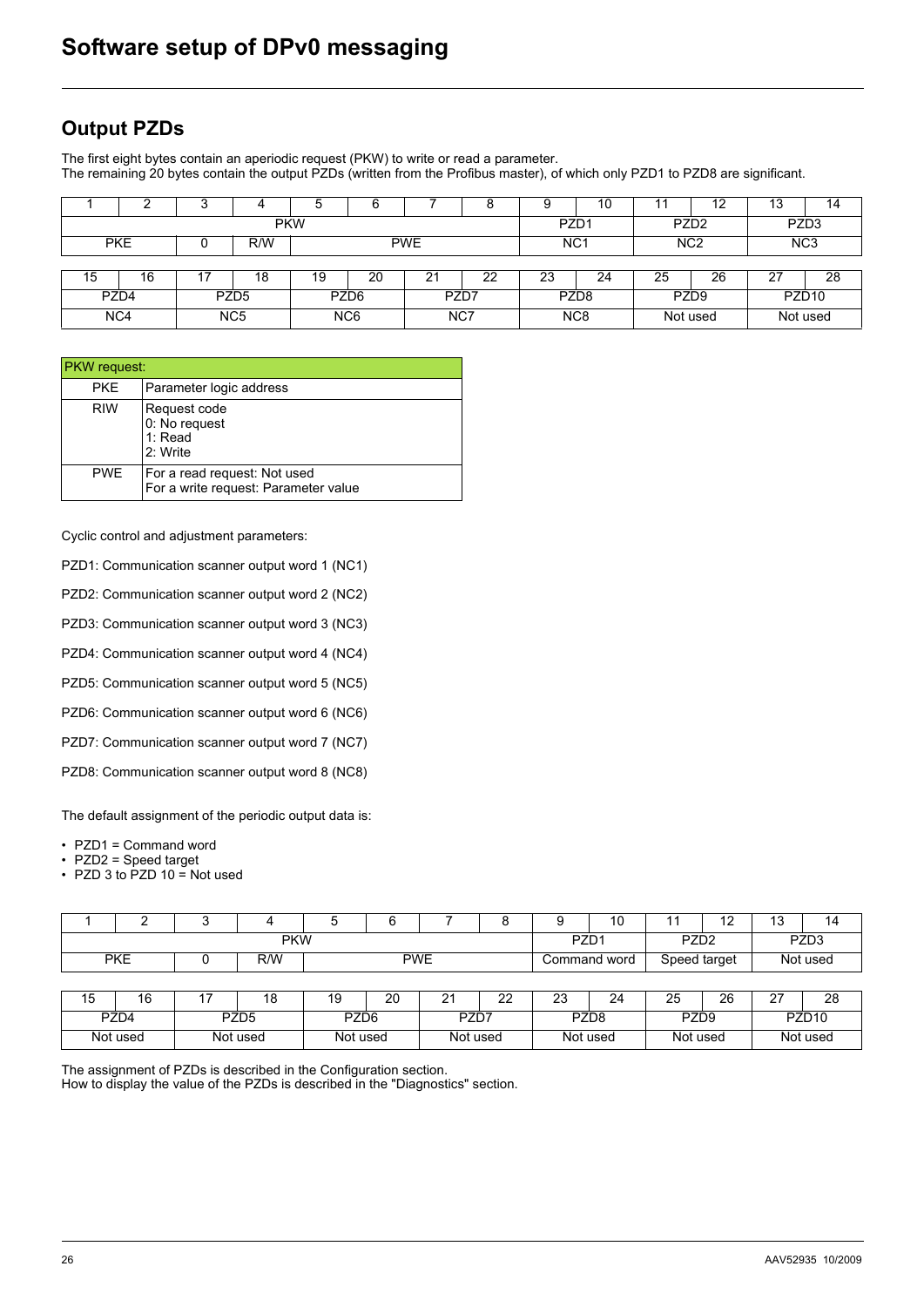### <span id="page-26-0"></span>**Input PZDs**

The first eight bytes contain the response (PKW) to the aperiodic read/write request. The remaining 20 bytes contain the input PZDs (read mode), of which only PZD1 to PZD8 are significant.

|                                   |  |  |  |            |                  |  |  |                  | . v         |                 | ∽<br>. . | שו              |  |
|-----------------------------------|--|--|--|------------|------------------|--|--|------------------|-------------|-----------------|----------|-----------------|--|
|                                   |  |  |  | <b>PKW</b> | PZD <sub>1</sub> |  |  | PZD <sub>2</sub> | <b>DZD2</b> | 'LU3<br>__      |          |                 |  |
| <b>PKE</b><br>R/W/N<br><b>PWE</b> |  |  |  |            |                  |  |  | NM <sub>1</sub>  |             | NM <sub>2</sub> |          | NM <sub>3</sub> |  |

| 15<br>∪ו | $\overline{ }$<br>16 | -                | 1 <sub>Q</sub>  | 19              | ററ<br>∠∪ | n,<br><u>.</u> | nn<br><u>__</u> | co<br>ںے<br>__   | $\sim$<br>∠∽ | 25       | 26<br>_          | $\sim$<br>-       | 28 |
|----------|----------------------|------------------|-----------------|-----------------|----------|----------------|-----------------|------------------|--------------|----------|------------------|-------------------|----|
| PZD4     |                      | PZD <sub>5</sub> |                 | PZD6            |          | PZD7           |                 | PZD <sub>8</sub> |              |          | PZD <sub>9</sub> | PZD <sub>10</sub> |    |
| NM4      |                      |                  | NM <sub>5</sub> | NM <sub>6</sub> |          |                | NM7             | NM8              |              | Not used |                  | Not used          |    |

|            | <b>PKW</b> request                                                                                           |  |  |  |  |  |
|------------|--------------------------------------------------------------------------------------------------------------|--|--|--|--|--|
| PKE.       | Parameter logic address                                                                                      |  |  |  |  |  |
| R/W/N      | Response code<br>0: No request<br>1: Successful read report<br>2: Successful write report<br>7: Error report |  |  |  |  |  |
| <b>PWE</b> | For a successful request: Parameter value<br>For an incorrect request:                                       |  |  |  |  |  |
|            | 0: Incorrect address<br>1: Write access denied                                                               |  |  |  |  |  |

Cyclic monitoring parameters:

PZD1: Communication scanner input word 1 (NM1)

PZD2: Communication scanner input word 2 (NM2)

PZD3: Communication scanner input word 3 (NM3)

PZD4: Communication scanner input word 4 (NM4)

PZD5: Communication scanner input word 5 (NM5)

PZD6: Communication scanner input word 6 (NM6)

PZD7: Communication scanner input word 7 (NM7)

PZD8: Communication scanner input word 8 (NM8)

The default assignment of the periodic input data is:

• PZD1 = Status word (ETA)

• PZD2 = Output speed (RFRD)

• PZD 3 to PZD 10 = Not used

|            | -          |  |     |                  |  |                  |             | 10 |                  | A C<br>. . | . .<br>ں ، | ۱Δ       |
|------------|------------|--|-----|------------------|--|------------------|-------------|----|------------------|------------|------------|----------|
| <b>PKW</b> |            |  |     | PZD <sub>1</sub> |  | PZD <sub>2</sub> |             |    | PZD <sub>3</sub> |            |            |          |
|            | <b>PKE</b> |  | R/W | <b>PWE</b>       |  |                  | Status word |    | Output speed     |            |            | Not used |

| $\overline{\phantom{0}}$<br>'~ | 16<br>ں ، | ہ ہ<br>ıō | . . | ົ<br>∠∪                  | -<br><u>.</u> | nn<br><u>__</u>  | n <sub>n</sub><br>دے<br><b>Contract Contract Contract Contract</b> | 24   | n <sub>r</sub><br>∠J | 26 | $\sim$            | ററ<br>∠o |
|--------------------------------|-----------|-----------|-----|--------------------------|---------------|------------------|--------------------------------------------------------------------|------|----------------------|----|-------------------|----------|
|                                | PZD4      | PZD5      |     | PZD <sub>6</sub><br>PZD7 |               | PZD <sub>8</sub> |                                                                    | PZD9 |                      |    | PZD <sub>10</sub> |          |
|                                | Not used  | Not used  |     | Not used                 | Not used      |                  | Not used                                                           |      | Not used             |    |                   | Not used |

The assignment of PZDs is described in the Configuration section on page [11](#page-10-0). How to display the value of the PZDs is described in the "Diagnostics" section.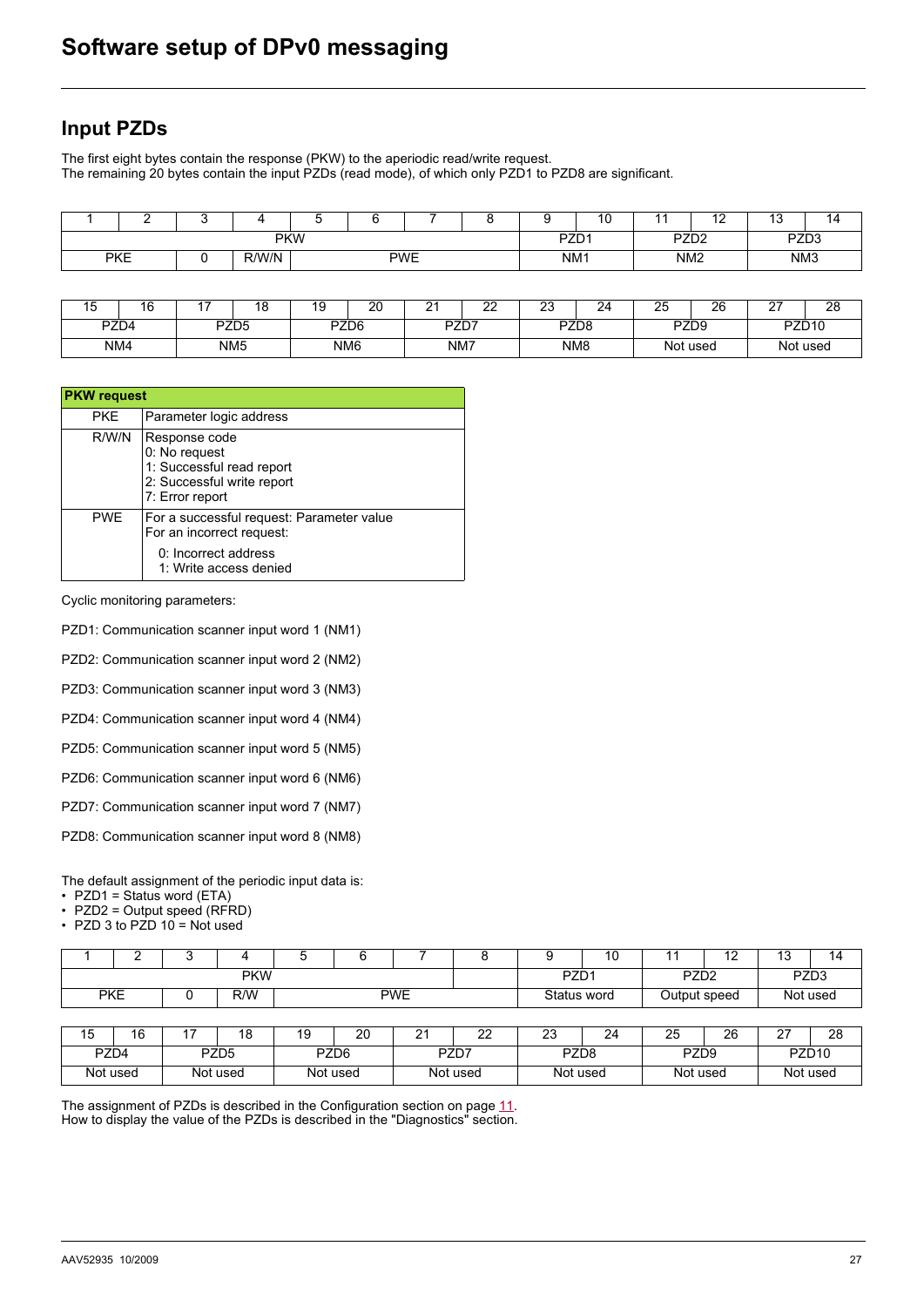### <span id="page-27-0"></span>**PKW aperiodic service**

The PKW service, consisting of PKE, R/W, R/W/N, and PWE, enables aperiodic access to Altivar 71 parameters in read and write mode.

### **Output PKWs**

#### **PKE**

Parameter logic address

#### **R/W**

- 0: No request
- 1: Read 2: Write
- 

One-off read and write requests can be triggered continuously while R/W equals 1 or 2.

#### **Note:**

Values other than 0, 1 and 2 should not be used. In particular, the values 16#0052 and 16#0057 must not be used, as these are reserved for compatibility with the Altivar 58/58F.

#### **PWE**

If write: Value to be written

### **Input PKWs**

#### **PKE**

Copies the output PKE value

#### **R/W/N**

- 0: No request
- 1: Correct read operation
- 2: Correct write operation
- 7: Read or write error

### **PWE**

- If correct read operation: Parameter value. This can be limited by the drive if the maximum value is exceeded by the write operation.
- If correct write operation: Value of the write PWE
- If there is an error:
- 0: Incorrect address
- 1: Write operation refused

#### **Note:**

The parameters in the output PZDs should not be changed by the PKW service. Parameters linked to output PZDs should not be changed by the PKW service. Example: The speed target and the frequency target.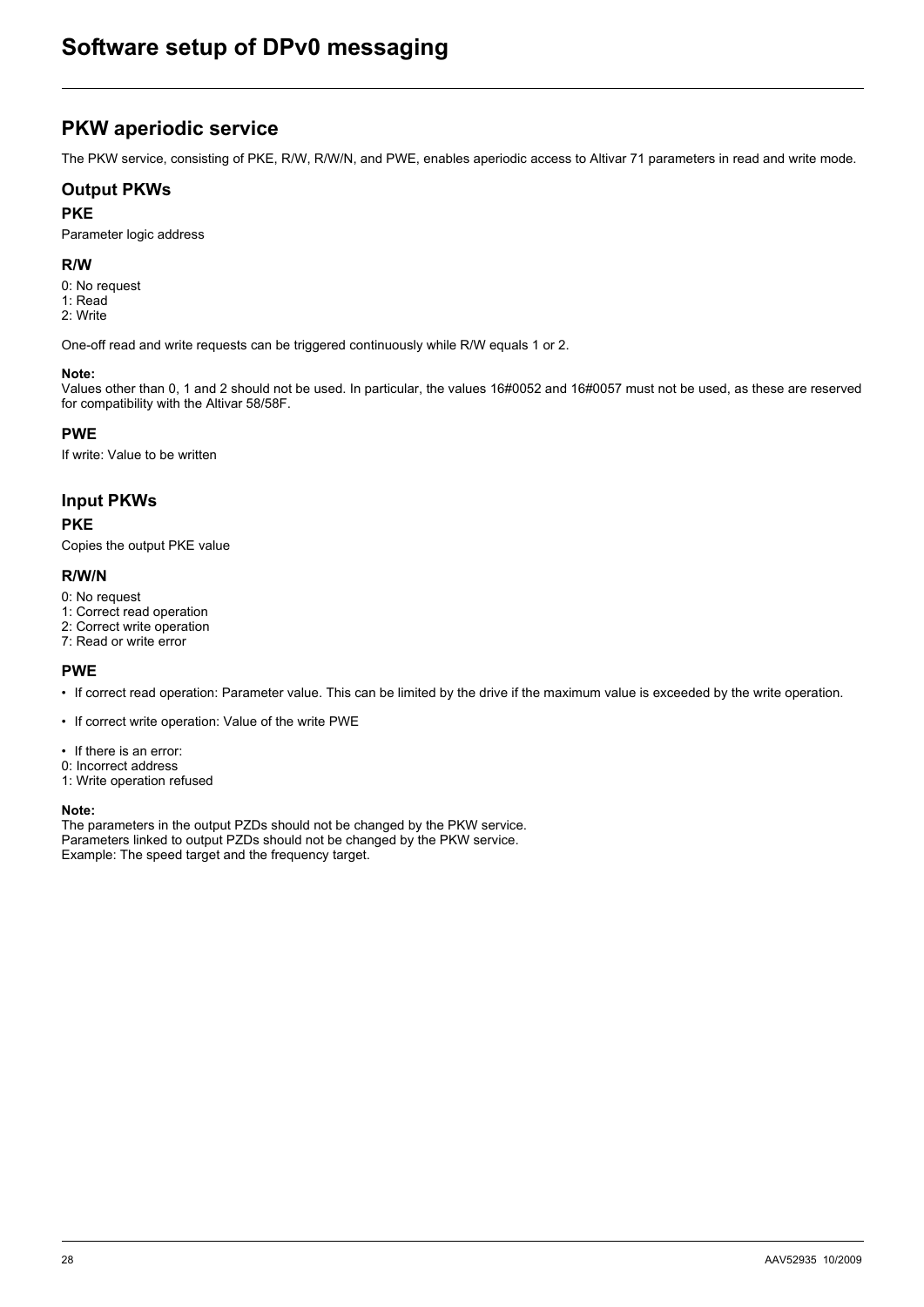### **Examples of PKW aperiodic exchanges**

Example of aperiodic write operation: Acceleration time ACC (address 9001) = 10 s, unit 0,1s (values in hexadecimal format).



The positive response is identical to the write request, aperiodic part (bytes 1 to 8).

Example of negative response:

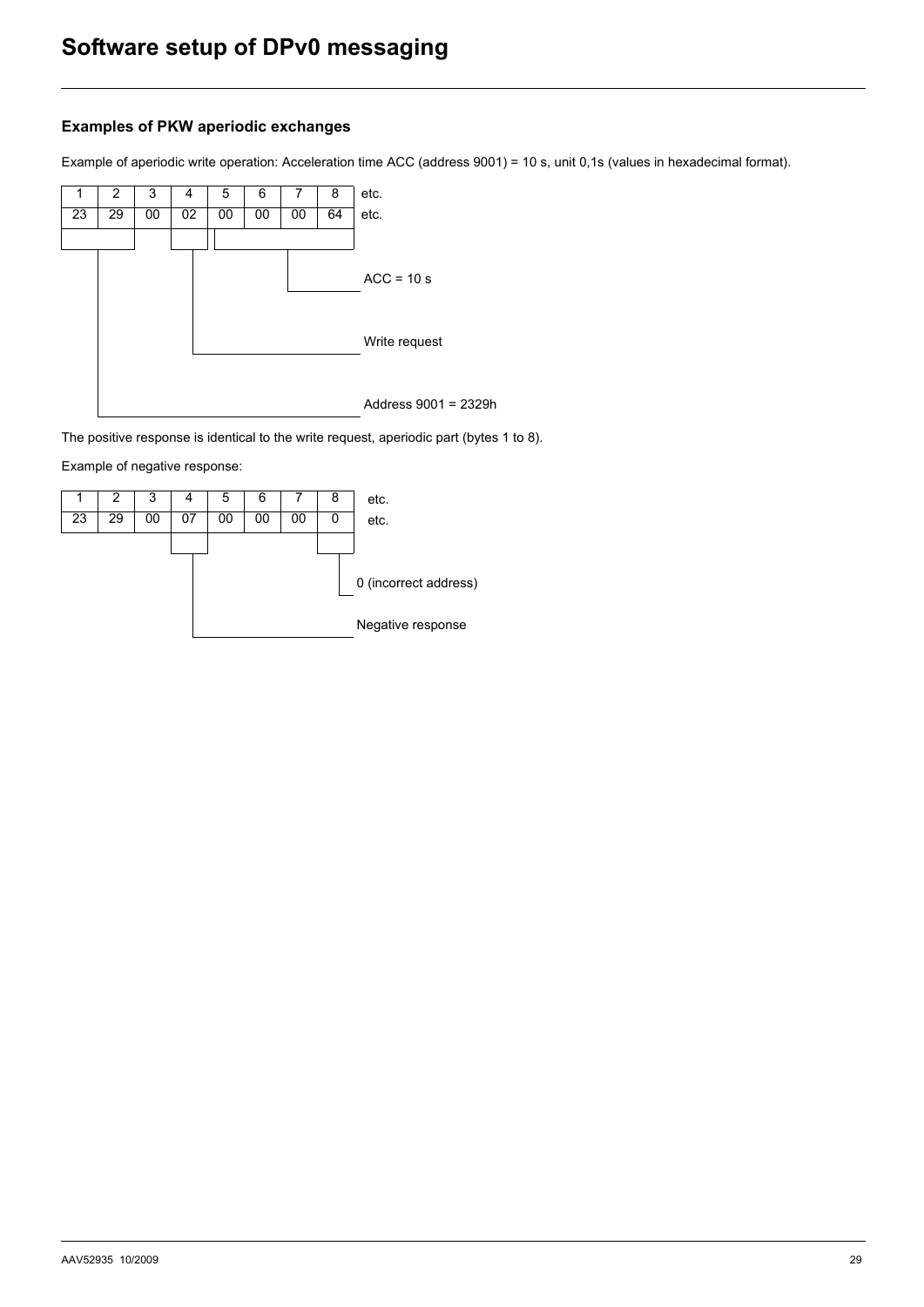### <span id="page-29-0"></span>**Correspondence between cyclic data and PL7 PRO words**

In PL7, cyclic exchanges between the Profibus DPv1 master (e.g., TSX Premium PLC + TSX PBY100 module) and the Altivar 61 / 71 take the form of input words %IWxy.0.k and output words %QWxy.0.k, where "x" = number of the PLC rack and "y" = location of the Profibus DPv1 module in the PLC rack.

| <b>Profibus</b>   | <b>PL7 output word</b> | <b>Altivar 61 / 71</b><br>parameter |
|-------------------|------------------------|-------------------------------------|
| <b>PKW</b>        | %QWxy.0                | <b>PKE</b>                          |
|                   | %QWxy.0.1              | R/W                                 |
|                   | %QWxy.0.2              | Not used                            |
|                   | %QWxy.0.3              | <b>PWE</b>                          |
| PZD <sub>1</sub>  | %QWxy.0.4              | NC <sub>1</sub>                     |
| PZD <sub>2</sub>  | %QWxy.0.5              | NC <sub>2</sub>                     |
| PZD3              | %QWxy.0.6              | NC <sub>3</sub>                     |
| PZD4              | %QWxy.0.7              | NC4                                 |
| PZD <sub>5</sub>  | %QWxy.0.8              | NC <sub>5</sub>                     |
| PZD <sub>6</sub>  | %QWxy.0.9              | NC <sub>6</sub>                     |
| PZD7              | %QWxy.0.10             | NC7                                 |
| PZD <sub>8</sub>  | %QWxy.0.11             | N <sub>C</sub> 8                    |
| PZD <sub>9</sub>  | %QWxy.0.12             | Not used                            |
| PZD <sub>10</sub> | %QWxy.0.13             |                                     |

| rofibus           | <b>PL7 output word</b> | <b>Altivar 61/71</b><br>parameter | <b>Profibus</b>   | <b>PL7</b> input word | <b>Altivar 71</b><br>parameter |
|-------------------|------------------------|-----------------------------------|-------------------|-----------------------|--------------------------------|
| <b>PKW</b>        | %QWxy.0                | <b>PKE</b>                        | <b>PKW</b>        | %IWxy.0               | <b>PKE</b>                     |
|                   | %QWxy.0.1              | R/W                               |                   | %IWxy.0.1             | R/W/N                          |
|                   | %QWxy.0.2              | Not used                          |                   | %IWxy.0.2             | Not used                       |
|                   | %QWxy.0.3              | <b>PWE</b>                        |                   | %IWxy.0.3             | <b>PWE</b>                     |
| PZD <sub>1</sub>  | %QWxy.0.4              | NC <sub>1</sub>                   | PZD <sub>1</sub>  | %IWxy.0.4             | NM <sub>1</sub>                |
| PZD <sub>2</sub>  | %QWxy.0.5              | N <sub>C2</sub>                   | PZD <sub>2</sub>  | %IWxy.0.5             | NM <sub>2</sub>                |
| PZD <sub>3</sub>  | %QWxy.0.6              | NC <sub>3</sub>                   | PZD <sub>3</sub>  | %IWxy.0.6             | NM <sub>3</sub>                |
| PZD4              | %QWxy.0.7              | NC4                               | PZD4              | %IWxy.0.7             | NM4                            |
| PZD <sub>5</sub>  | %QWxy.0.8              | NC <sub>5</sub>                   | PZD <sub>5</sub>  | %IWxy.0.8             | NM <sub>5</sub>                |
| PZD <sub>6</sub>  | %QWxy.0.9              | NC <sub>6</sub>                   | PZD <sub>6</sub>  | %IWxy.0.9             | NM <sub>6</sub>                |
| PZD7              | %QWxy.0.10             | NC7                               | PZD7              | %IWxy.0.10            | NM7                            |
| PZD <sub>8</sub>  | %QWxy.0.11             | NC <sub>8</sub>                   | PZD <sub>8</sub>  | %IWxy.0.11            | NM <sub>8</sub>                |
| PZD <sub>9</sub>  | %QWxy.0.12             | Not used                          | PZD <sub>9</sub>  | %IWxy.0.12            | Not used                       |
| PZD <sub>10</sub> | $\sqrt[3]{QW}$ xy.0.13 |                                   | PZD <sub>10</sub> | %IWxy.0.13            |                                |
|                   |                        |                                   |                   |                       |                                |

Default configuration of the periodic variables

| <b>Profibus</b>   |             | <b>PL7</b> output<br>word | Altivar 61 / 71 parameter | <b>Profibus</b>   |                    | <b>PL7</b> input<br>word | Altivar 61 / 71 param |
|-------------------|-------------|---------------------------|---------------------------|-------------------|--------------------|--------------------------|-----------------------|
| <b>PKW</b>        | <b>PKE</b>  | %QWxy.0                   |                           | <b>PKW</b>        | <b>PKE</b>         | %IWxy.0                  |                       |
|                   | R/W         | %QWxy.0.1                 |                           |                   | R/W                | %IWxy.0.1                |                       |
|                   | Not<br>used | %QWxy.0.2                 |                           |                   | <b>Not</b><br>used | %IWxy.0.2                |                       |
|                   | <b>PWE</b>  | %QWxy.0.3                 |                           |                   | <b>PWE</b>         | %IWxy.0.3                |                       |
| PZD1              |             | %QWxy.0.4                 | Command word (CMD)        | PZD <sub>1</sub>  |                    | %IWxy.0.4                | Status word (ETA)     |
| PZD <sub>2</sub>  |             | %QWxy.0.5                 | Speed target (LFRD)       | PZD <sub>2</sub>  |                    | %IWxy.0.5                | Output speed (RFRD)   |
| PZD <sub>3</sub>  |             | %QWxy.0.6                 | Not used                  | PZD <sub>3</sub>  |                    | %IWxy.0.6                | Not used              |
| PZD4              |             | %QWxy.0.7                 | Not used                  | PZD4              |                    | %IWxy.0.7                | Not used              |
| PZD <sub>5</sub>  |             | %QWxy.0.8                 | Not used                  | PZD <sub>5</sub>  |                    | %IWxy.0.8                | Not used              |
| PZD <sub>6</sub>  |             | %QWxy.0.9                 | Not used                  | PZD <sub>6</sub>  |                    | %IWxy.0.9                | Not used              |
| PZD7              |             | %QWxy.0.10                | Not used                  | PZD7              |                    | %IWxy.0.10               | Not used              |
| PZD <sub>8</sub>  |             | %QWxy.0.11                | Not used                  | PZD <sub>8</sub>  |                    | %IWxy.0.11               | Not used              |
| PZD <sub>9</sub>  |             | %QWxy.0.12                | Not used                  | PZD <sub>9</sub>  |                    | %IWxy.0.12               | Not used              |
| PZD <sub>10</sub> |             | %QWxy.0.13                | Not used                  | PZD <sub>10</sub> |                    | %IWxy.0.13               | Not used              |

| <b>Profibus</b>   |                    | <b>PL7</b> input<br>word | Altivar 61 / 71 parameter |
|-------------------|--------------------|--------------------------|---------------------------|
| <b>PKW</b>        | <b>PKF</b>         | %IWxy.0                  |                           |
|                   | R/W                | %IWxy.0.1                |                           |
|                   | <b>Not</b><br>used | %IWxy.0.2                |                           |
|                   | <b>PWE</b>         | %IWxy.0.3                |                           |
| PZD <sub>1</sub>  |                    | %IWxy.0.4                | Status word (ETA)         |
| P7D <sub>2</sub>  |                    | %IWxy.0.5                | Output speed (RFRD)       |
| PZD <sub>3</sub>  |                    | %IWxy.0.6                | Not used                  |
| PZD4              |                    | %IWxy.0.7                | Not used                  |
| PZD <sub>5</sub>  |                    | %IWxy.0.8                | Not used                  |
| PZD6              | %IWxy.0.9          |                          | Not used                  |
| PZD7              |                    | %IWxy.0.10               | Not used                  |
| PZD <sub>8</sub>  |                    | %IWxy.0.11               | Not used                  |
| PZD <sub>9</sub>  |                    | %IWxy.0.12               | Not used                  |
| PZD <sub>10</sub> |                    | %IWxy.0.13               | Not used                  |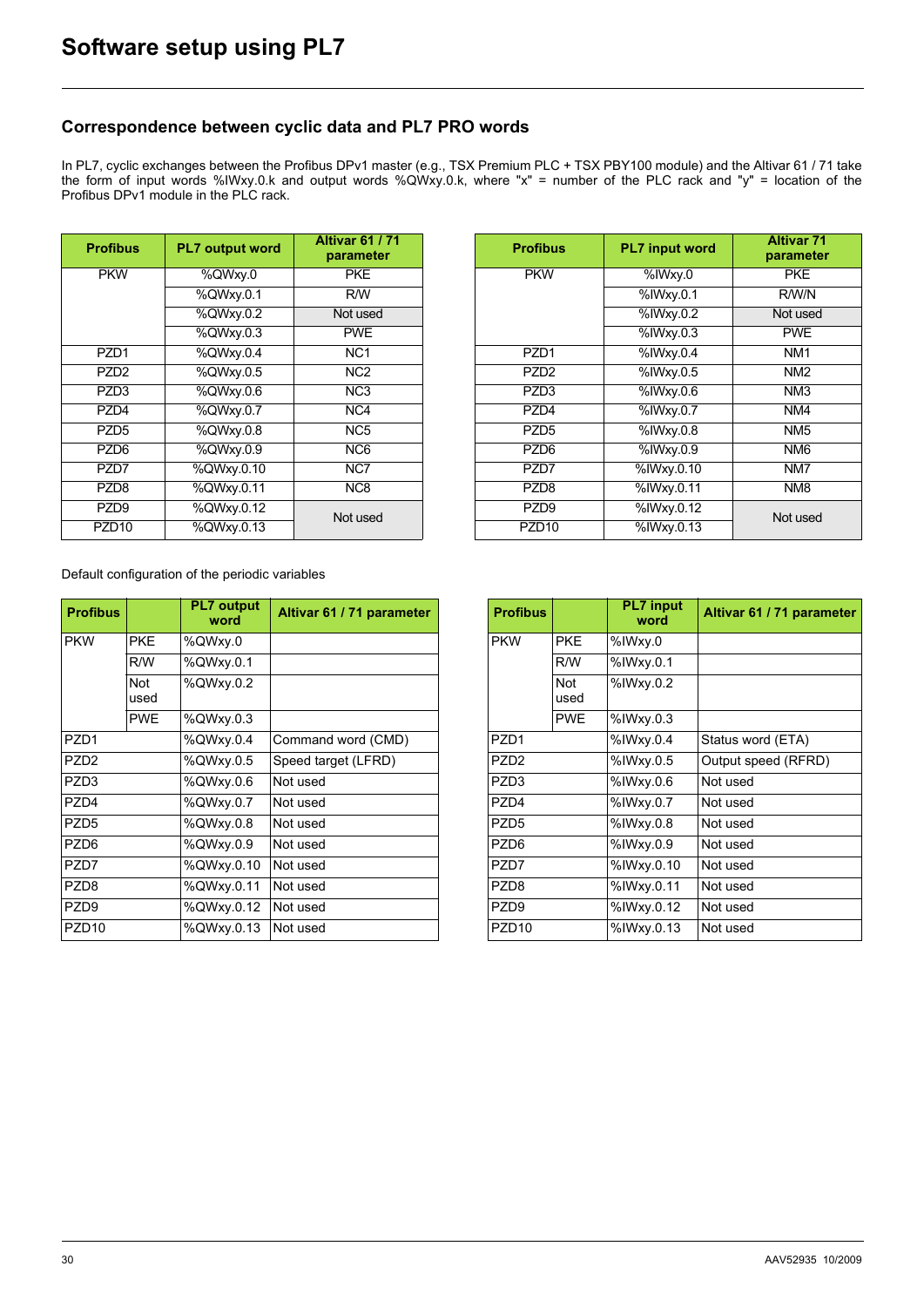### <span id="page-30-0"></span>**Configuration example:**

In the SIMATIC project:

- Add GSD file corresponds to VW3 A3 307 S371 card.
- Add ATV71-PROFIBUS-DPV1-Modular to the Profibus address configured by the switch of the card.
- Select the PPO choosen.

| <b>DR HW Config - [SIMATIC 300 Station (Configuration) -- demo_DPV1]</b>                                                        |                                                                                                  |                                    | ÷                    |
|---------------------------------------------------------------------------------------------------------------------------------|--------------------------------------------------------------------------------------------------|------------------------------------|----------------------|
| 00 Station Edit Insert PLC View Options Window Help                                                                             |                                                                                                  |                                    | - 日 ×                |
| G - 8~ F - F - F - 1<br>■□ ■ 图 2<br>$\triangleq$<br>śn śn<br>a d<br>ηı                                                          |                                                                                                  |                                    |                      |
| $\triangle$<br>$\equiv$ (0) UR                                                                                                  | Eind:                                                                                            |                                    | mtmi                 |
| ٨<br>CPU31<br>$\overline{c}$                                                                                                    | Profile:                                                                                         | Standard                           |                      |
| DP<br>Χ2<br>PROFIBUS(1): DP master system (1)<br>3<br>$\overline{4}$<br>面(3)ATV<br>5<br>6<br>Ø<br>$\overline{ }$<br>◁<br>m<br>⋗ | ET 200B<br>ET 200C<br>ET 200iS<br>ET 200L<br>ET 200M<br>ET 200R<br>ET 200S<br>ET 200U<br>ET 200X | DP/PA Link<br>ENCODER<br>ET 200eco | ٨                    |
| (3) ATV71-Profibus-DPV1-Modu<br>B<br>[ Order Number / Designation<br>Q Address<br>Comment<br>Slot<br><b>Address</b>             | IDENT<br><b>IPC</b><br>NC.                                                                       | <b>Function Modules</b>            |                      |
| 4AX Periodic(10-10) Aperiodic(4-4)<br>256263<br>256263<br>264283<br>121-> Penindic/10-101Aperindic/4-<br>264283<br>2            | $\left\vert \cdot \right\rangle$                                                                 | Network Components<br>$\mathbb{R}$ | $\rightarrow$<br>⊺ۍ€ |
| Press F1 to get Help.                                                                                                           |                                                                                                  |                                    | Chq                  |

• Write down the PLC memory address where ATV61 / 71 periodics are mapped (see figure above red circle). This address area is used to setup DPv1 messaging.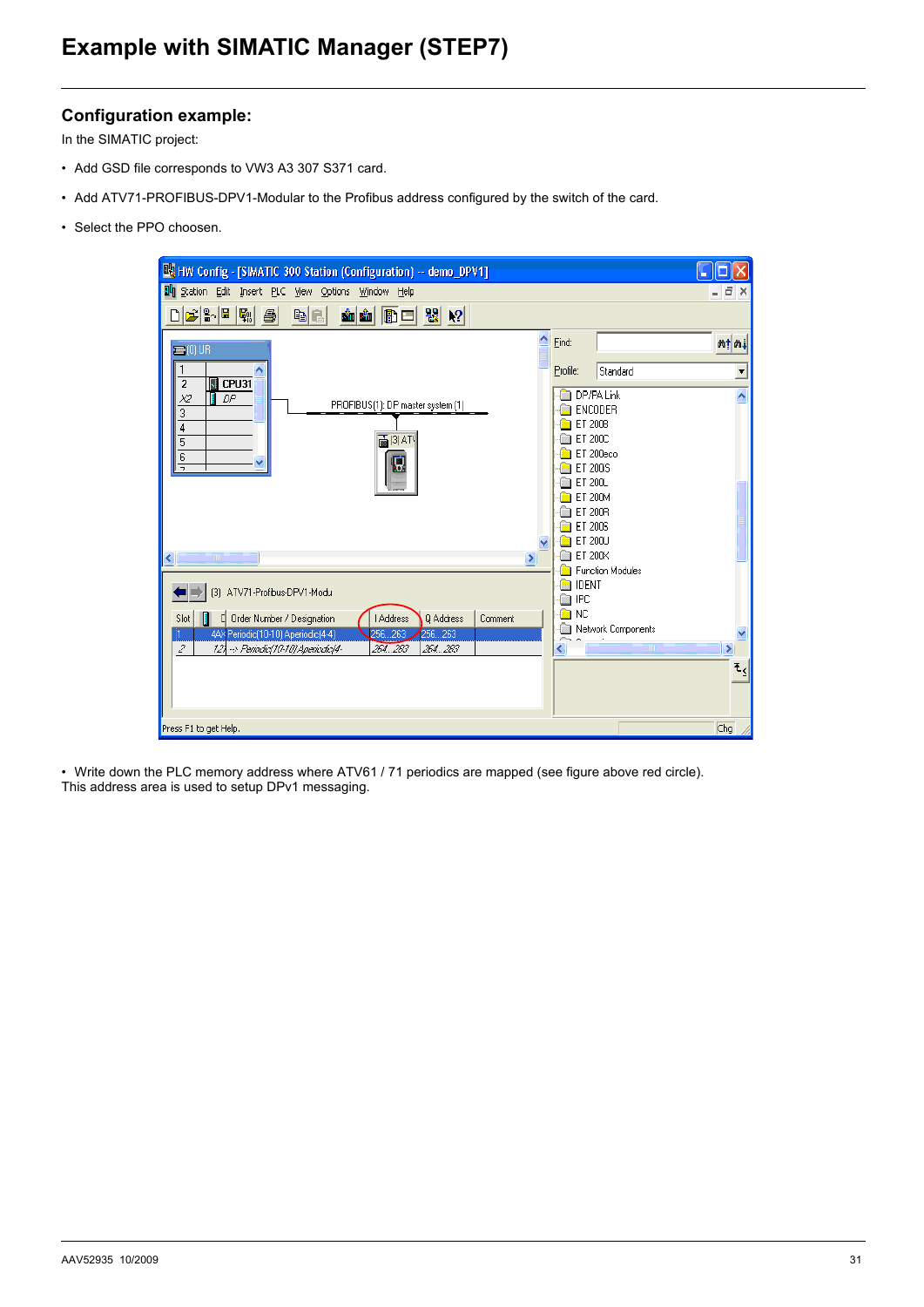### **Example with SIMATIC Manager (STEP7)**

### **Messaging example by indirect access:**

Select a function bloc "SFC58" dedicated for DPv1 writing (indirect access - slot 1) and complete the fields. Follow the instructions given in the section Indirect access page [24.](#page-23-0)

LADR field must correspond to the PLC memory address where ATV61 / 71 periodics are mapped (16#100 corresponds to 256 in decimal).

RECNUM field corresponds to the index (0XE9 ou 0XEA) in accordance with indirect mecanism already described.

RECORD filed corresponds to the ATV61 / 71 memory offset.

| Writing example                                                                                                                                                                                                                           | Reading example                                                                                                                                                                                                                      |  |  |  |  |  |
|-------------------------------------------------------------------------------------------------------------------------------------------------------------------------------------------------------------------------------------------|--------------------------------------------------------------------------------------------------------------------------------------------------------------------------------------------------------------------------------------|--|--|--|--|--|
| Network: 1                                                                                                                                                                                                                                | Network: 1                                                                                                                                                                                                                           |  |  |  |  |  |
| EN MOVENO<br>$\circ$ ut $\rightarrow$ mvo<br>W#16#2329-TN                                                                                                                                                                                 | EN MOVENO<br>W#16#2329} IN<br>OUT.<br>-MWO                                                                                                                                                                                           |  |  |  |  |  |
| Network: 2                                                                                                                                                                                                                                | Network: 2                                                                                                                                                                                                                           |  |  |  |  |  |
| <b>SFC58</b><br>Write Data Record<br>"WR_REC"<br>EN<br>ENO<br>M10.0<br>M12.0<br>RET_VAL AMW14<br>REQ<br>$+\prime$<br>BUSY $_{ML2.0}$<br>B#16#54- IOID<br>$W#16#100$ LADDR<br>B#16#E9-RECNUM<br>P#M 0.0 BY<br>RECORD<br>TE 2<br>Network: 3 | <b>SFC58</b><br>Write Data Record<br>"WR_REC"<br>EN<br>ENO<br>M10.0<br>M12.0<br>RET_VAL AW14<br>REQ<br>1/1<br>BUSY $_{M12.0}$<br>B#16#54- IOID<br>LADDR<br>W#16#100-<br>B#16#E9-RECNUM<br>P#M 0.0 BY<br>RECORD<br>TE 2<br>Network: 3 |  |  |  |  |  |
| SFC58<br>Write Data Record<br>"WR_REC"<br>EN<br>ENO<br>M10.0<br>M12.1<br>RET_VAL AMW6<br>REQ<br>⊣∕⊢<br>BUSY $_{ML2.1}$<br>$B#16#55 -$ IOID<br>$W#16#100$ LADDR<br>$B#16#EA$ RECNUM<br>$_{MW2}$ RECORD                                     | <b>SFC59</b><br>Read a Data Record<br>$"{\tt RD\_REC"$<br>EN<br>ENO<br>M10.1<br>M12.1<br>RET_VAL AMW7<br>REQ<br>₩<br>$\texttt{BUSY}\left[\_,\_{M12}\_,1\right]$<br>B#16#55- IOID<br>RECORD MW2<br>$W#16#100$ LADDR<br>B#16#EA-RECNUM |  |  |  |  |  |